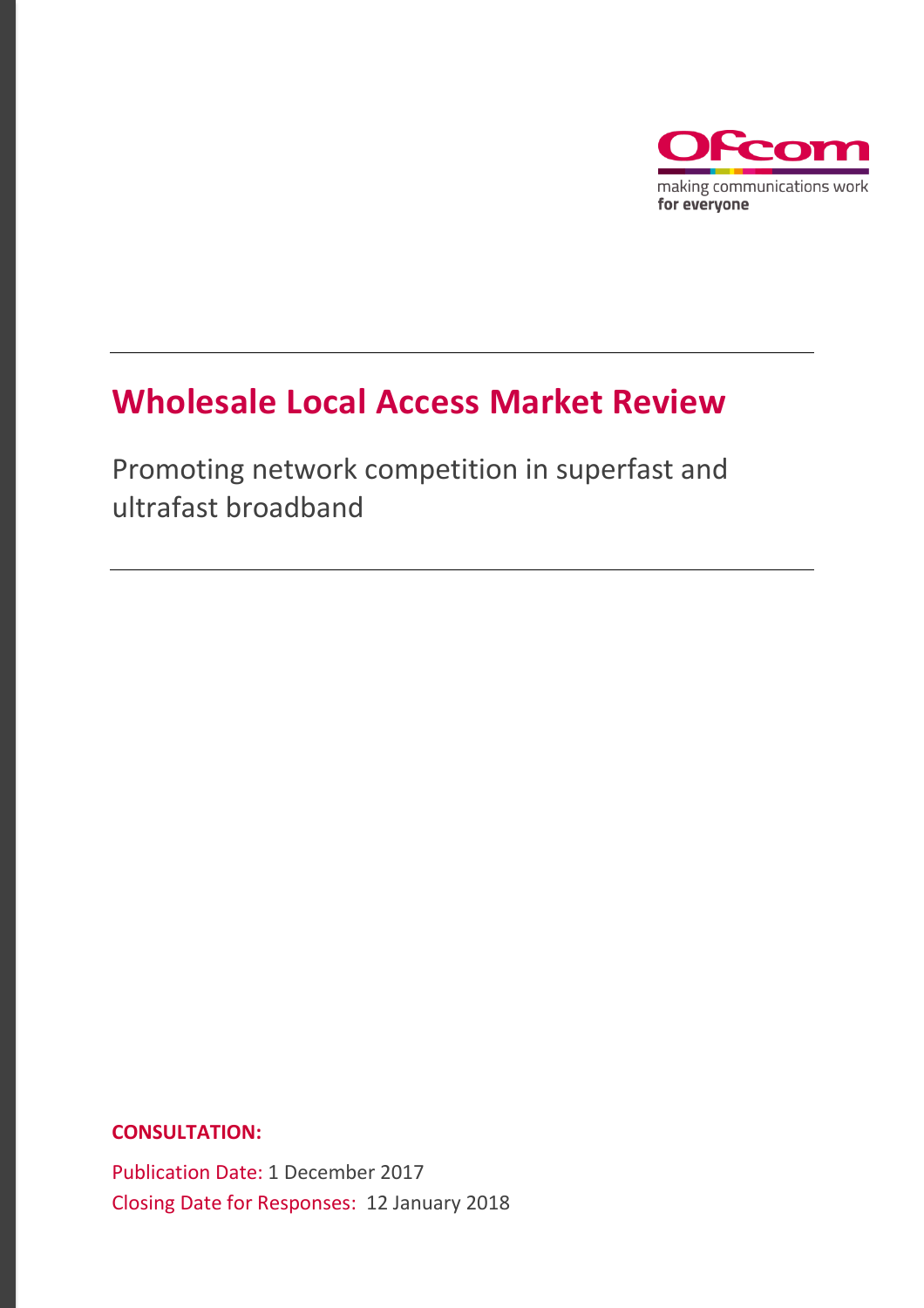# About this document

On 31 March 2017, we published our proposals for the regulation of the Wholesale Local Access (WLA) market, which is used to provide telephone and broadband internet services (including superfast broadband) to residential and business consumers. In this consultation, we set out further proposals for promoting competition for superfast and ultrafast services by preventing BT from targeting reduced wholesale charges in areas where rivals are starting to build new networks.

Our proposals are designed to encourage investment in new ultrafast networks, promote competition and deliver benefits for consumers.

We have set a deadline of 12 January 2018 for responses to this consultation.

We will take responses to this further consultation into account before reaching our final conclusions and publishing our statement on the review in early 2018, with new measures taking effect on 1 April 2018.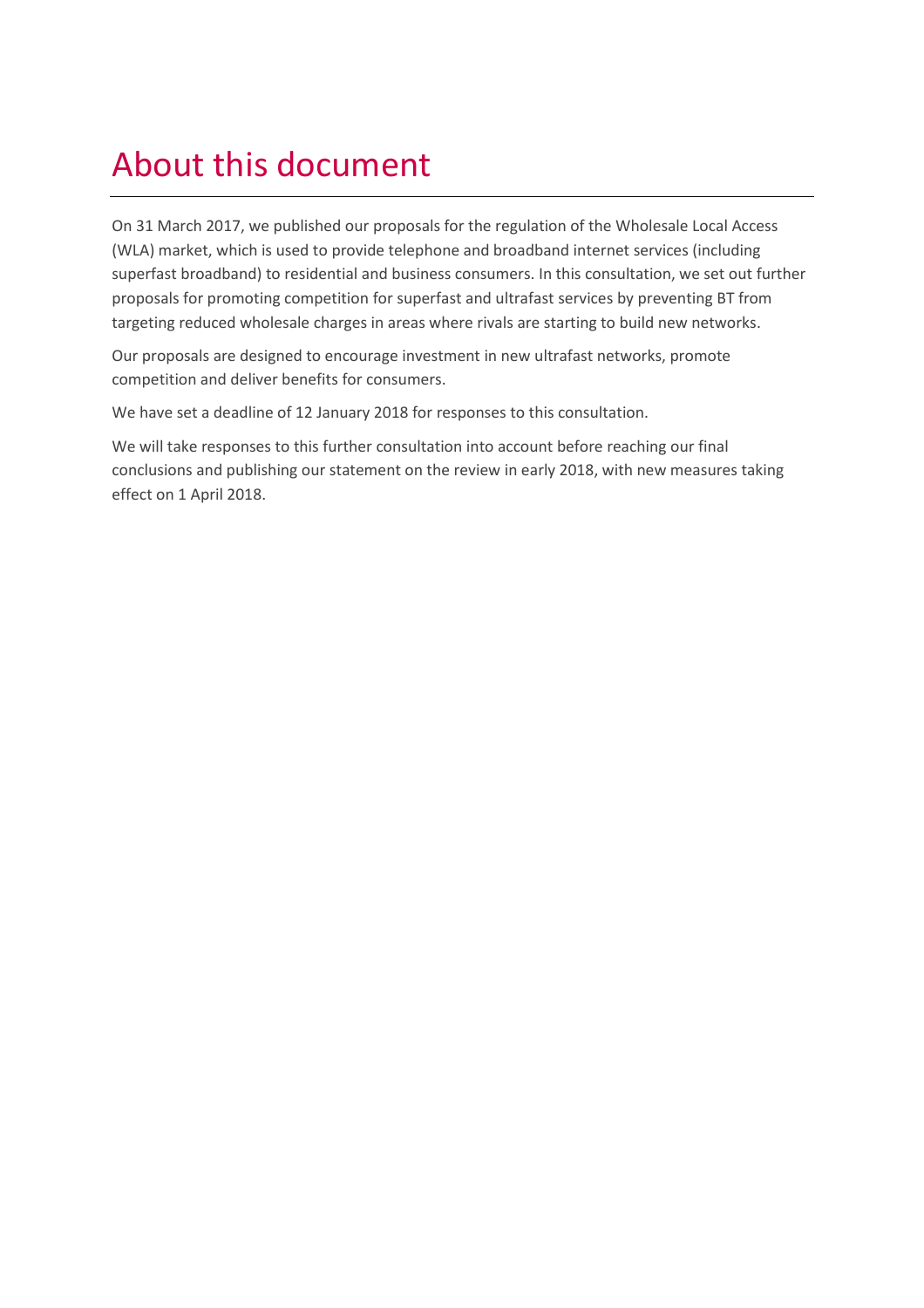# **Contents**

#### **Section**

| 1. Executive summary                                                     | 1  |
|--------------------------------------------------------------------------|----|
| 2. Introduction                                                          | 3  |
| 3. Risk that BT's pricing behaviour may undermine competitive investment | 6  |
| 4. Proposed restriction on BT's ability to target price discounts        | 8  |
| <b>Annex</b>                                                             |    |
| A1. Responding to this consultation                                      | 16 |
| A2. Of com's consultation principles                                     | 19 |
| A3. Consultation coversheet                                              | 20 |
| A4. Consultation question                                                | 21 |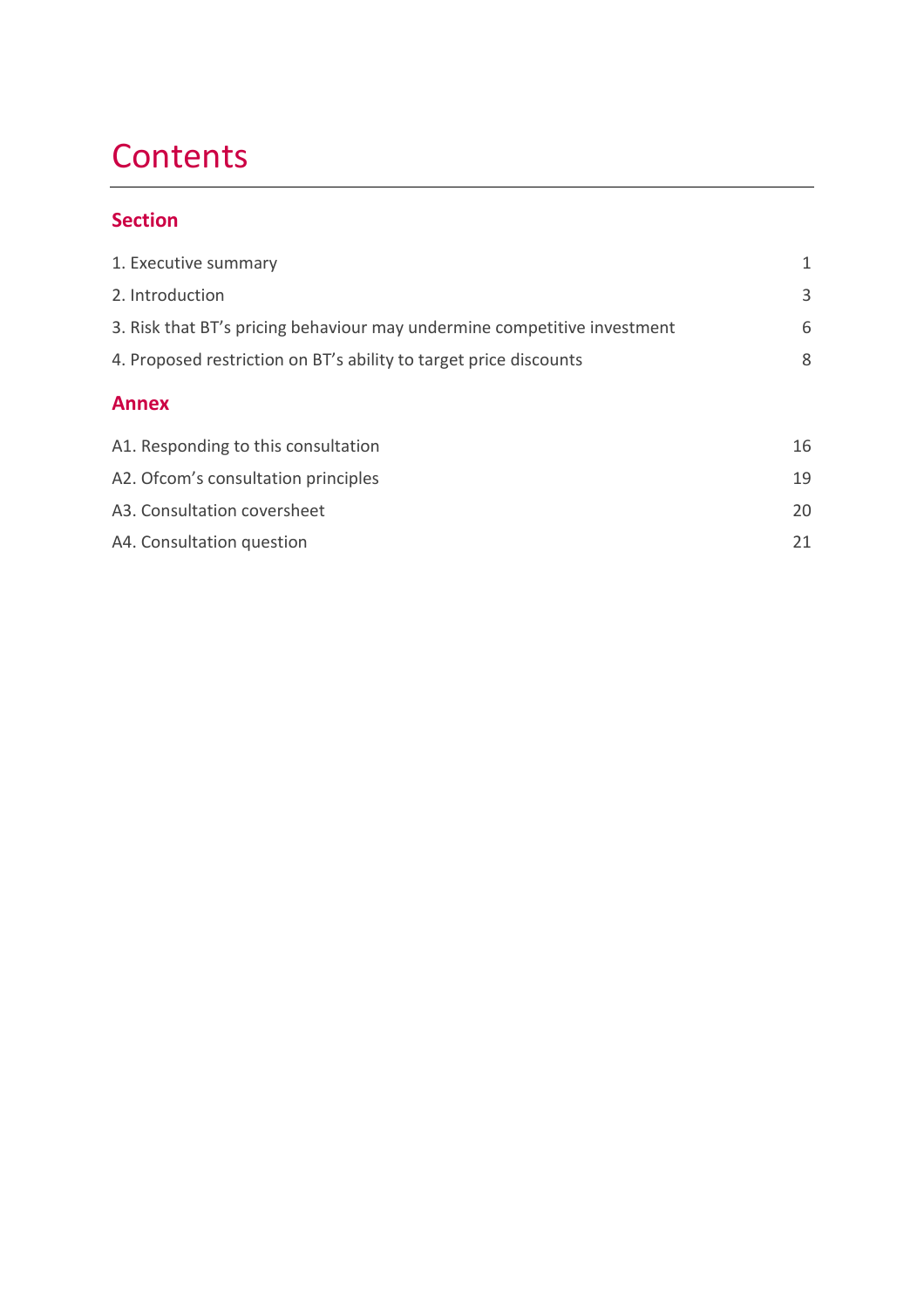## <span id="page-3-0"></span>1. Executive summary

- 1.1 On 31 March 2017, we published a number of documents setting out our proposals for the regulation of the Wholesale Local Access (WLA) market in the UK, excluding the Hull Area, from 1 April 2018 (March 2017 WLA Consultation).<sup>1</sup> We set out our view that BT continues to have significant market power (SMP) in that market, and we proposed a set of remedies designed to address our concerns arising from BT's SMP.
- 1.2 As part of our long-term strategy for digital communications markets, and in order to address the competition concerns arising from BT's SMP, we have designed our proposed remedies with a view to promoting greater infrastructure competition. One important way that infrastructure competition can deliver substantial benefits to consumers is by promoting greater innovation, particularly faster deployment of new ultrafast broadband networks.
- 1.3 We are starting to see signs of more investment in new ultrafast networks. BT has launched a consultation on fibre to the premises (FTTP), or 'full-fibre', deployment. CityFibre and Vodafone have announced a plan to roll out FTTP to cover one million homes by 2021, with a possible extension to five million homes. Hyperoptic and Gigaclear have each announced plans to expand their networks. In addition, Virgin Media continues with its Project Lightning investment.
- 1.4 Some respondents to our March 2017 WLA Consultation identified a concern that BT might seek to prevent or reduce competitive rollout of new ultrafast networks by reducing its wholesale prices in the areas where others are starting to roll out new networks.
- 1.5 We believe that this is a cause for concern, as such targeted behaviour by BT could weaken competitors' business cases for the deployment of new networks. This creates a risk that competitors cut back on their investment plans in geographic areas targeted by BT, and may be deterred from investing in other areas in anticipation of the threat of similar targeted responses by BT. The benefits to BT from reducing competitive pressures could be substantial and therefore we consider it may have an incentive to engage in such behaviour.
- 1.6 We recognise that BT might wish to vary its wholesale prices between different areas for reasons other than seeking to limit competition, although in general BT has maintained uniform national prices for the rental of superfast broadband. We believe that in circumstances where BT's competitors are only just beginning to deploy new networks, the risk of harm from deterring that investment is greater than any potential costs which might arise from constraining BT's ability to introduce targeted discounts. We consider that wholesale price variations by geographic area would constitute undue discrimination in these circumstances.

<sup>1</sup> We refer to the Ofcom, 2017. *Wholesale Local Access Market Review – Consultation on the proposed market, market power determinations and remedies – Volume 1* [https://www.ofcom.org.uk/consultations-and-statements/category-](https://www.ofcom.org.uk/consultations-and-statements/category-1/wholesale-local-access-market-review)[1/wholesale-local-access-market-review.](https://www.ofcom.org.uk/consultations-and-statements/category-1/wholesale-local-access-market-review)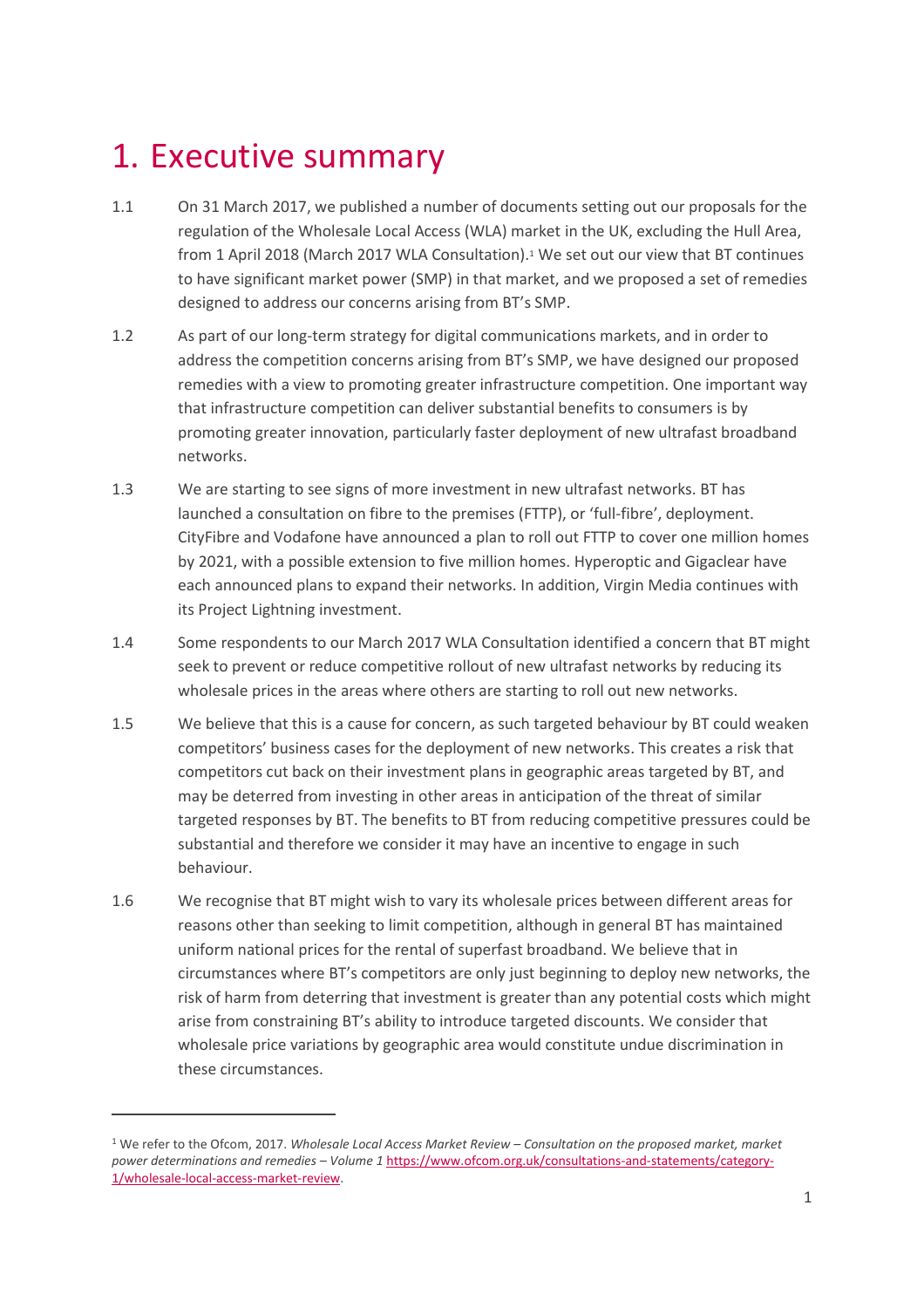1.7 Accordingly, we are consulting on a proposal to introduce a new clause in the draft SMP conditions to specify that such targeted discounting will amount to undue discrimination. In effect, this would impose a restriction on BT's ability to vary its wholesale rental charges, in its fibre to the cabinet (FTTC) footprint, between different areas.

#### **Consultation and next steps**

- 1.8 We invite comments from stakeholders on the proposal in this consultation. The deadline for responses is 12 January 2018. Annexes 1 to 4 set out the process for responding to the consultation.
- 1.9 The proposals set out in this consultation form part of our overall proposals for the WLA market in the UK excluding the Hull Area. We have not at this stage taken any decisions in relation to other aspects of the proposals set out in our March 2017 WLA Consultation. We are currently considering all consultation responses and undertaking further analysis and information gathering before deciding on appropriate next steps. We therefore invite comments from stakeholders on the proposals in this consultation and their impact on our March 2017 WLA proposals. We are not in this document seeking further representations on the broader proposals set out in our March 2017 WLA Consultation.
- 1.10 We expect to publish our final decision in a statement in early 2018, with new measures taking effect on 1 April 2018.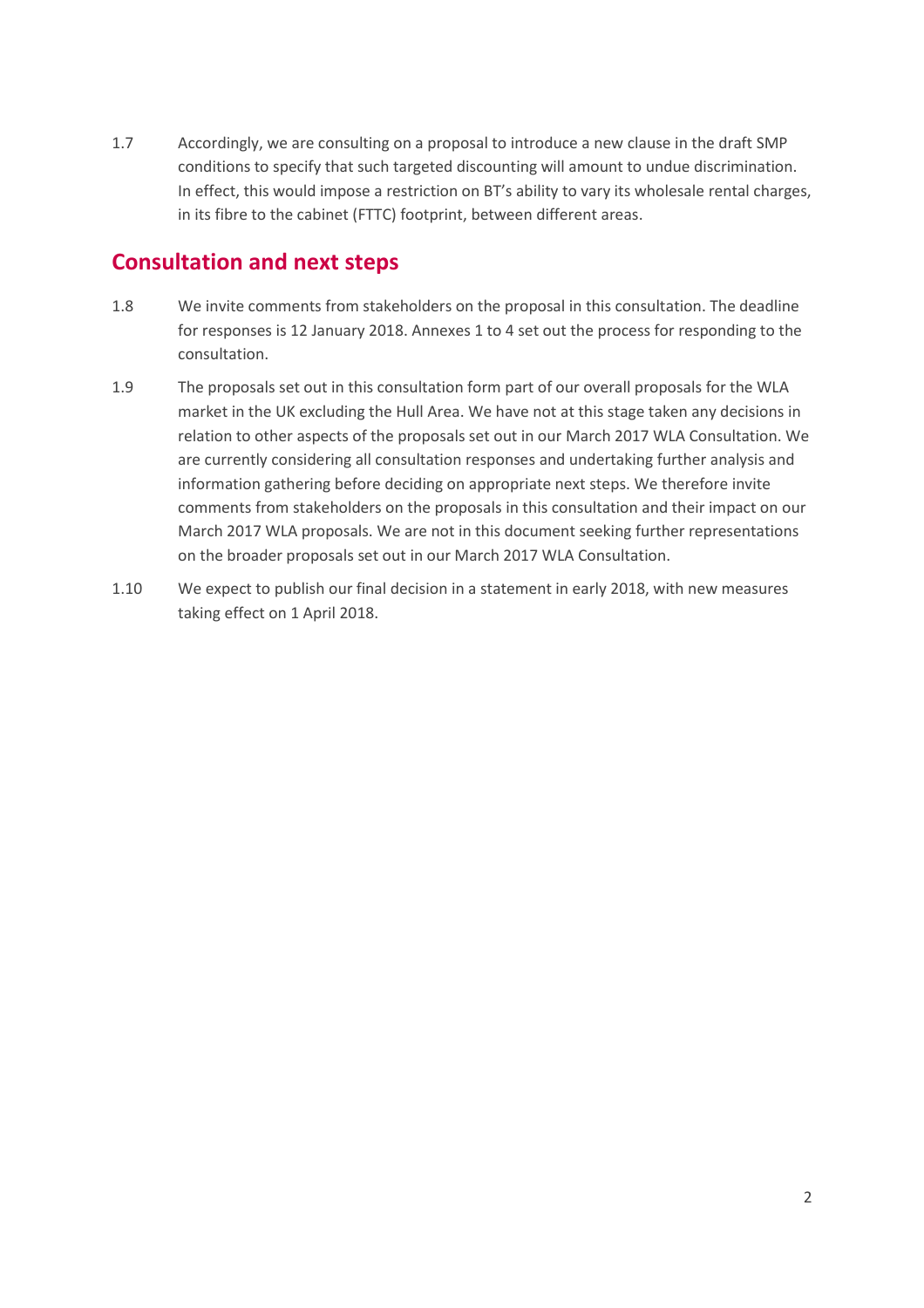## <span id="page-5-0"></span>2. Introduction

## **Greater network competition has the potential to deliver significant consumer benefits**

- 2.1 We set out in our March 2017 WLA Consultation how greater network competition has the potential to deliver significant consumer benefits in retail services.<sup>2</sup>
- 2.2 We consider that there are significant benefits to consumers from competition based on rivals investing in their own networks, compared to competition based on regulated access to BT's network and wholesale services.<sup>3</sup> In particular, network competition provides much greater scope for product differentiation and is a more effective spur for innovation (from both BT and its competitors). For example, investing in their own networks gives providers full control over the quality of service provided. Absent competition, BT's SMP creates several adverse effects for consumers, namely a lack of choice of services, weaker incentives to invest and innovate (i.e. including to invest in new technologies), risk of high retail prices and lower levels of quality. Network competition is therefore a powerful driver of continued investment in high quality networks, delivering long-term benefits to consumers. By exposing more of the value chain to competition, network competition also provides strong incentives for firms to innovate, to become more efficient and reduce costs.<sup>4</sup>
- 2.3 Historically, we have seen benefits from network competition. BT announced its rollout of superfast broadband shortly after Virgin Media's upgrade to DOCSIS 3.0.<sup>5</sup> Similarly BT's recent announcement on G.fast investment plans was made in the context of Virgin Media offering a maximum service speed of 200 Mbit/s compared to a maximum of 80 Mbit/s available from Openreach using its FTTC network.
- 2.4 In our Strategic Review of Digital Communications, <sup>6</sup> we set out our long-term vision to encourage investment in large-scale competing broadband networks. As such, in developing remedies to address the competition concerns for this market review period, we have, where appropriate, adopted an approach that we consider will promote greater network competition.
- 2.5 In this consultation, we consider further measures to address the risk that BT might respond to entry in ways that could undermine investment in nascent competitive networks.

<sup>2</sup> March 2017 WLA Consultation, paragraphs 4.6-4.15.

<sup>3</sup> We generally prefer competition to regulation as competition can spur a market on in ways that regulation can do only in an imperfect way. In addition to encouraging innovation and bringing forward investment in FTTP with its inherent benefits, increased network competition will reduce reliance on regulation to deliver good outcomes for consumers. <sup>4</sup> Without network competition, even vigorous competition between service providers will not prevent customers being disadvantaged by inefficient, poor quality or otherwise sub-optimal choices concerning the underlying network. <sup>5</sup> 2016 Strategic Review, paragraph 4.11.

<sup>6</sup> Ofcom, February 2016. Initial Conclusions of our Strategic Review of Digital Communications, https://www.ofcom.org.uk/ data/assets/pdf file/0016/50416/dcr-statement.pdf.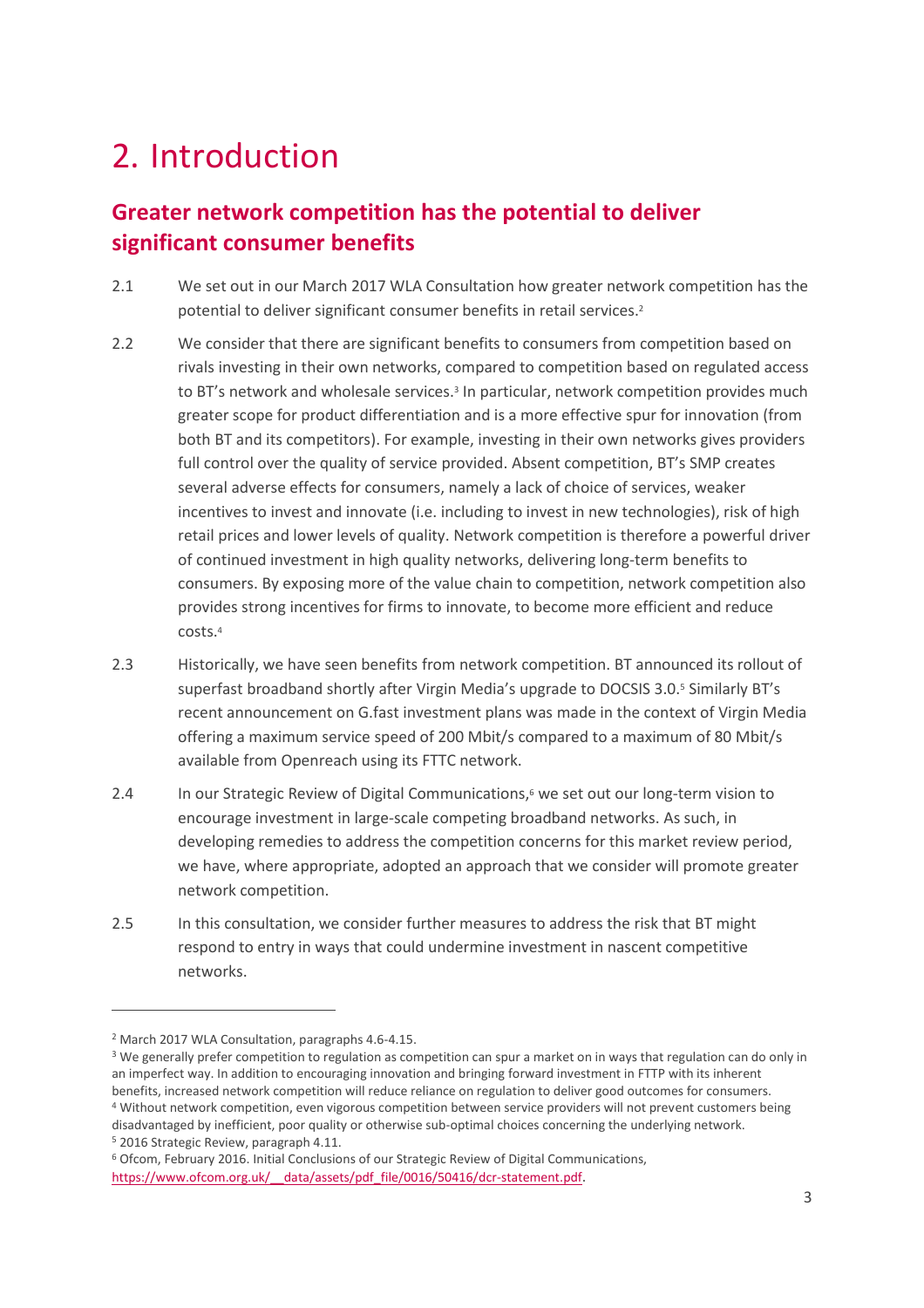### **Regulatory Framework**

- 2.6 The regulatory framework for market reviews is set out in UK legislation and is transposed from five EU Directives. These Directives impose a number of obligations on relevant regulatory authorities, such as Ofcom, one of which is to carry out periodic reviews of certain electronic communications markets.
- 2.7 We have set out the relevant regulatory framework in our March 2017 WLA Consultation and reference should be made to that document for further detail. 7

### **Impact Assessment and Equality Impact Assessment**

#### **Impact Assessment**

 $\overline{a}$ 

- 2.8 The analysis presented both in the March 2017 WLA Consultation and in this consultation constitutes an impact assessment as defined in section 7 of the Act.
- 2.9 Impact assessments provide a valuable way of assessing the options for regulation and showing why the chosen option was preferred. They form part of best practice policymaking. This is reflected in section 7 of the Act, which means that, generally, we have to carry out impact assessments in cases where our conclusions would be likely to have a significant effect on businesses or the general public, or where there is a major change in Ofcom's activities. However, as a matter of policy Ofcom is committed to carrying out impact assessments in relation to the great majority of our policy decisions.<sup>8</sup>

#### **Equality Impact Assessment (EIA)**

- 2.10 Annex 7 of the March 2017 WLA Consultation sets out our EIA for the WLA Market Review. Ofcom is required by statute to assess the potential impact of all our functions, policies, projects and practices on race, disability and gender equality. EIAs also assist us in making sure that we are meeting our principal duty of furthering the interests of citizens and consumers regardless of their background or identity.
- 2.11 It is not apparent to us that the outcome of our review (including the revised proposals set out in this consultation) is likely to have any particular impact on race, disability and gender equality. More generally, we do not envisage the impact of any outcome to be to the detriment of any group of society. Nor do we consider it necessary to carry out separate EIAs in relation to race or gender equality or equality schemes under the Northern Ireland and Disability Equality Schemes.

<sup>7</sup> We set out the applicable regulatory framework and the approach to market definition and SMP assessment in more detail in Annexes 5 and 6 of the March 2017 WLA Consultation.

<sup>8</sup> For further information, see Ofcom, 2005. *Better Policy Making: Ofcom's approach to Impact Assessment,* https://www.ofcom.org.uk/ data/assets/pdf\_file/0029/45596/condoc.pdf.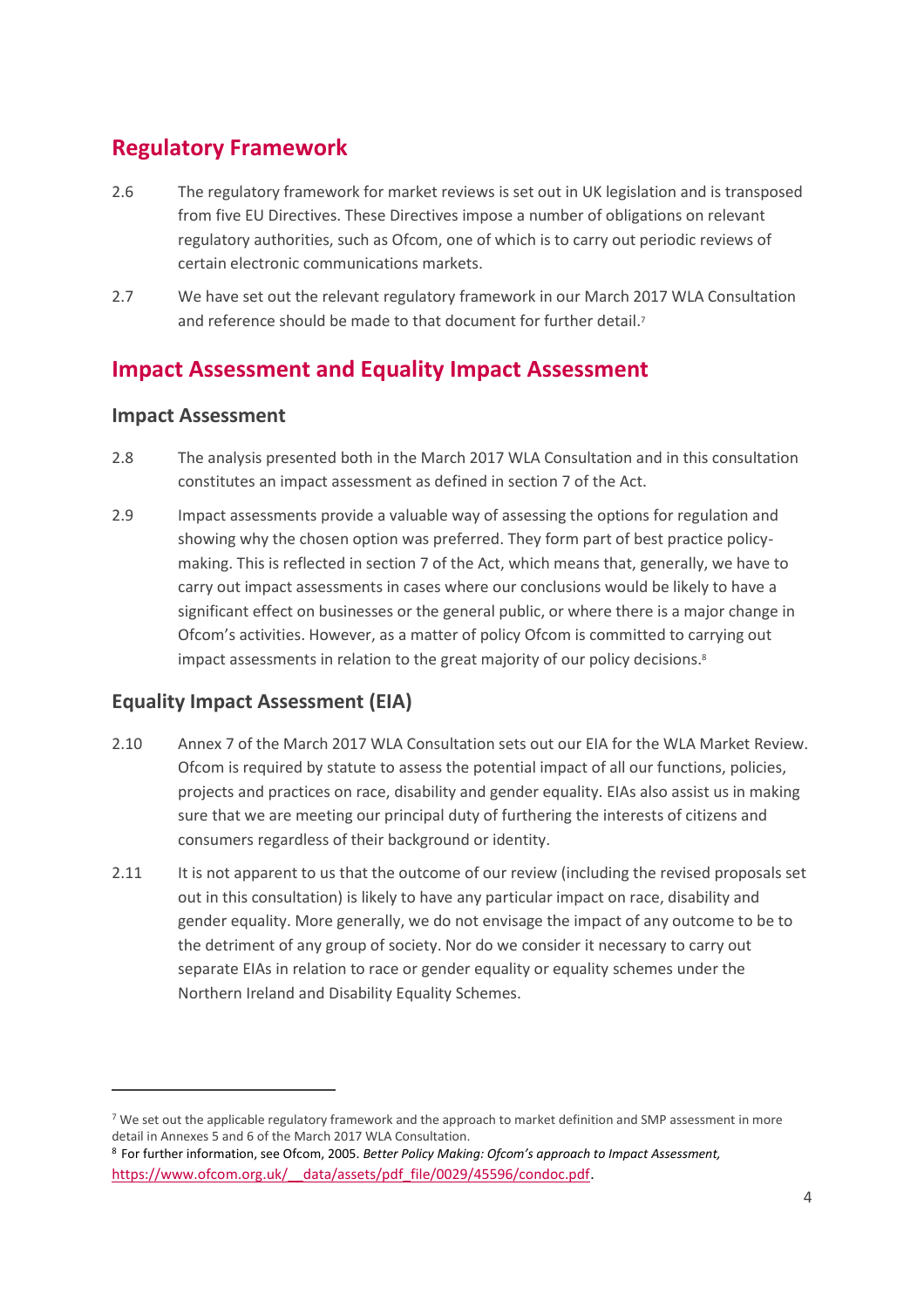## **Consultation period**

2.12 The deadline for responses to this consultation is 12 January 2018. Annexes 1 to 4 set out the process for responding to the consultation. Our proposed legal instrument is set out in Annex 5.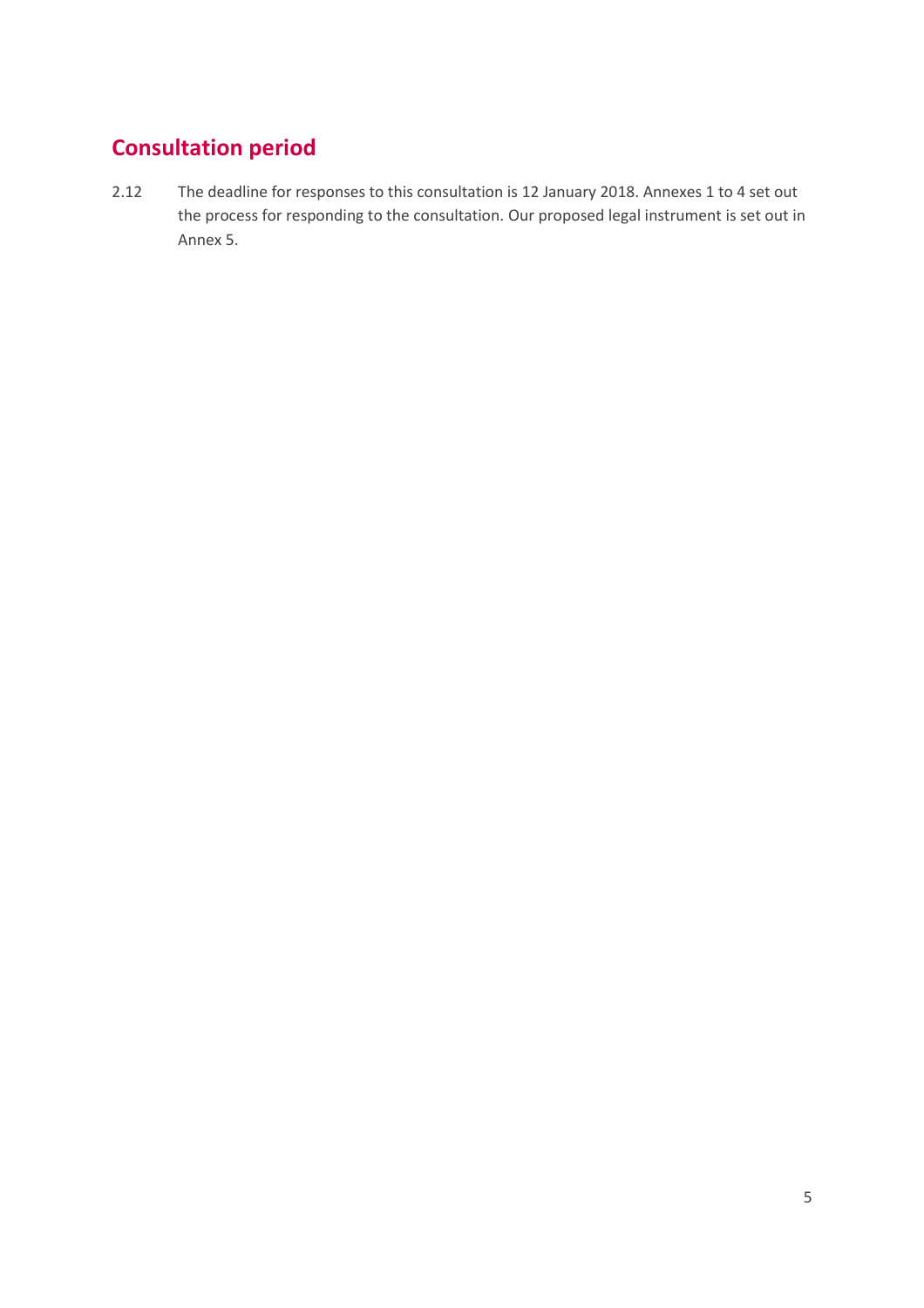# <span id="page-8-0"></span>3. Risk that BT's pricing behaviour may undermine competitive investment

### **Recent developments**

 $\overline{a}$ 

- 3.1 In addressing the competition concerns identified as arising from BT's SMP, our WLA proposals have sought to promote greater network competition. Our Duct and Pole Access proposals<sup>9</sup> seek to reduce the costs of and barriers to new network rollout. Our proposals for superfast broadband pricing, in this review period and over time, seek to give BT and its competitors incentives to invest (whether using DPA or building new end-to-end networks) while balancing the need to protect competition and ultimately consumers.
- 3.2 We note several developments since the publication of our March 2017 WLA Consultation that suggest increased appetite for ultrafast network deployment. CityFibre has announced its plan to roll out FTTP to 1 million premises in 12 cities over the next four years in partnership with Vodafone – with a possible extension to up to 5 million premises<sup>10</sup>, and BT has consulted on co-investment plans to reach 10 million premises.<sup>11</sup> Other developments include an announcement by Hyperoptic of its ambition to pass 2 million homes by 2022<sup>12</sup>, and Gigaclear's continued expansion in mainly in rural areas. <sup>13</sup> We also note the ongoing plans by BT, who have an ambition to pass 2 million homes with FTTP by 2020<sup>14</sup>, and Virgin Media who plan to make ultrafast speeds available to an additional 4 million premises by 2020.<sup>15</sup>
- 3.3 Further, BT has announced the launch of G.fast, a new technology that will enable it to more directly compete with services delivered over rival FTTP networks. In pilots of the service, BT has used G.fast to deliver speeds of up to 330 Mbit/s over existing copper lines in combination with fibre-to-the-cabinet. BT intends to make this service available to 10 million homes by the end of 2020.<sup>16</sup>

<sup>13</sup> Gigaclear, 2017. *Announcements*[. https://www.gigaclear.com/news/announcements/](https://www.gigaclear.com/news/announcements/) [accessed 29 November 2017].

<sup>9</sup> Wholesale local access market review: duct and pole access remedies [https://www.ofcom.org.uk/consultations-and](https://www.ofcom.org.uk/consultations-and-statements/category-2/duct-pole-access-remedies)[statements/category-2/duct-pole-access-remedies.](https://www.ofcom.org.uk/consultations-and-statements/category-2/duct-pole-access-remedies)

<sup>10</sup> CityFibre, November 2017. *Vodafone and CityFibre bring gigabit-speed fibre to the UK.* 

<https://www.cityfibre.com/news/vodafone-cityfibre-bring-gigabit-speed-fibre-uk/> [accessed 29 November 2017]. <sup>11</sup> BT, July 2017. *Openreach seeks support to future-proof digital Britain.* 

<http://www.btplc.com/news/#/pressreleases/openreach-seeks-support-to-future-proof-digital-britain-2070816> [accessed 29 November 2017].

<sup>12</sup> Hyperoptic, 2017. *Hyperoptic hits '100 developer' milestone.* [https://www.hyperoptic.com/press/posts/hyperoptic-hits-](https://www.hyperoptic.com/press/posts/hyperoptic-hits-100-developer-milestone/)[100-developer-milestone/](https://www.hyperoptic.com/press/posts/hyperoptic-hits-100-developer-milestone/) [accessed 28 November 2017].

<sup>14</sup> BT, 2016. *BT to invest billions more on fibre, 4G and customer service.* [http://www.btplc.com/News/#/pressreleases/bt](http://www.btplc.com/News/#/pressreleases/bt-to-invest-billions-more-on-fibre-4g-and-customer-service-1394948)[to-invest-billions-more-on-fibre-4g-and-customer-service-1394948](http://www.btplc.com/News/#/pressreleases/bt-to-invest-billions-more-on-fibre-4g-and-customer-service-1394948) [accessed 28 November 2017].

<sup>15</sup> Virgin Media, 2017. *Network expansion.* <http://www.virginmedia.com/lightning/network-expansion> [accessed 29 November 2017].

<sup>16</sup> Openreach, *Ultrafast fibre G.fast*[. https://www.homeandbusiness.openreach.co.uk/fibre-broadband/ultrafast](https://www.homeandbusiness.openreach.co.uk/fibre-broadband/ultrafast-broadband/ultrafast-fibre-g.fast)[broadband/ultrafast-fibre-g.fast](https://www.homeandbusiness.openreach.co.uk/fibre-broadband/ultrafast-broadband/ultrafast-fibre-g.fast) [Accessed 30 October 2017].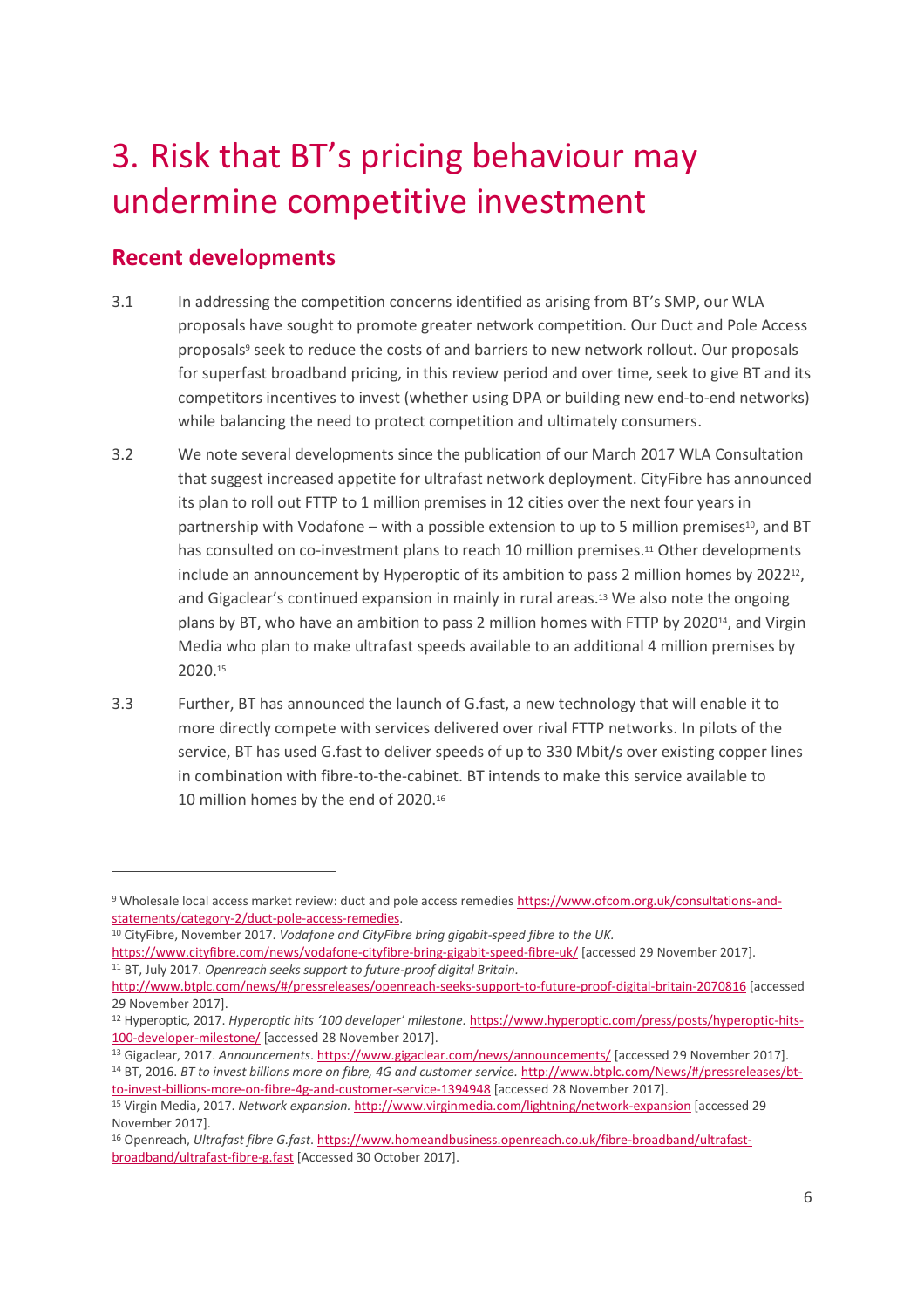### **Stakeholder concerns**

- 3.4 We received several responses to our March 2017 WLA Consultation that focussed on the impact of our proposed remedies on telecoms providers' investment incentives. Vodafone and CityFibre in particular said that there is a risk that BT would respond to competitive FTTP investment, or the threat of investment, by defensive overbuild and/or introducing geographic price discounts targeted at areas of early rollout by rivals. They argued that such conduct would undermine competitors' willingness to invest in FTTP.
- 3.5 Vodafone expressed concerns that BT's ability as a vertically integrated telecoms provider could enable BT (and other telecoms providers using the Openreach network) to compete more fiercely at the retail level.<sup>17</sup> Vodafone argues retail price competition, while expected, should not be facilitated by strategic behaviour at the wholesale level by an SMP operator.
- 3.6 Vodafone notes that while over the short-term consumers would benefit from lower prices induced by retail price competition, over the longer term the interest of consumers is better served by competition. Vodafone argues if BT is ultimately successful in harming and/or deterring new entry then price competition will be of limited duration and consumer choice will be limited.
- 3.7 CityFibre also expressed concern that Openreach is likely to use the pricing flexibility proposed by Ofcom for superfast broadband access services in excess of 100 Mbit/s to undermine competitor rollout of FTTP services.<sup>18</sup>
- 3.8 Specifically, CityFibre set out its concern that BT could price services in excess of 100 Mbit/s below the level that can be replicated by a reasonably efficient entrant in the areas subject to competitive investment in full-fibre ultrafast services. CityFibre argues that in those circumstances a substantial number of potential customers on the new network would move to Openreach's G.fast services and as a consequence would be unlikely to move to FTTP in the short and medium-term.<sup>19</sup>

#### **Competition concerns**

 $\overline{a}$ 

3.9 We have considered further the risk that BT might respond to entry in ways that could undermine investment in nascent competitive networks. In the following section we explain the risks that competition may be distorted, and new competitive investment undermined by a geographically targeted price response from BT. We therefore propose measures to address these risks.

<sup>17</sup> Letter from Vodafone to Ofcom dated 6 October 2017.

https://www.ofcom.org.uk/ data/assets/pdf\_file/0020/108371/vodafone-letter.pdf, page 2.

<sup>18</sup> CityFibre, September 2017. "Pricing of >100Mbps local access services by Openreach during competitive CP FTTP network roll-out", https://www.ofcom.org.uk/ data/assets/pdf file/0019/108370/cityfibre-letter.pdf, paragraph 1.1.2. <sup>19</sup> CityFibre, September 2017. "Pricing of >100Mbps local access services by Openreach during competitive CP FTTP network roll-out", https://www.ofcom.org.uk/ data/assets/pdf file/0019/108370/cityfibre-letter.pdf, paragraph 2.1.2.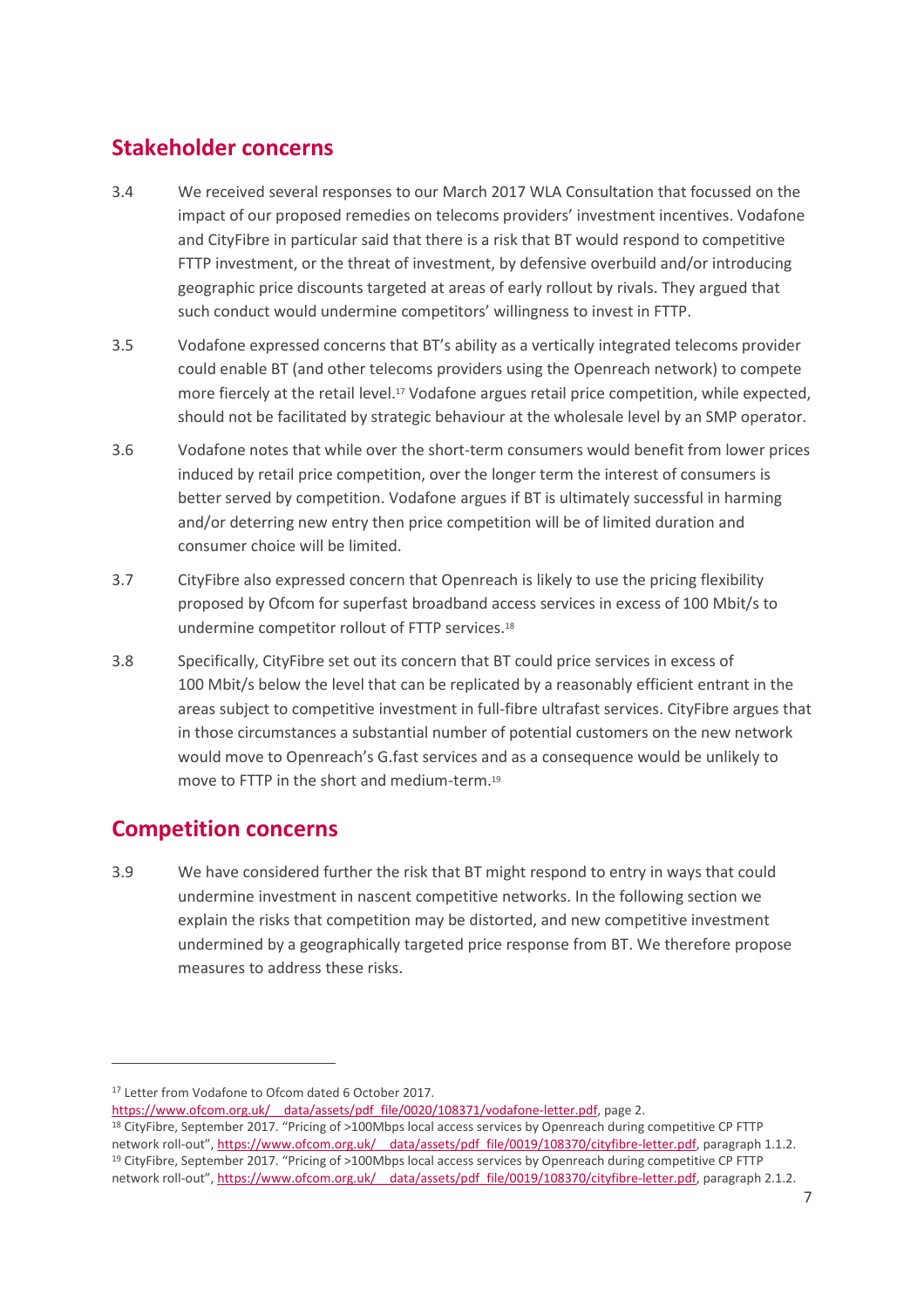# <span id="page-10-0"></span>4. Proposed restriction on BT's ability to target price discounts

## **BT has the incentive and ability to undermine emerging network competition using targeted wholesale price cuts**

- 4.1 Geographically targeted wholesale price cuts could adversely affect the returns that a new build entrant makes on its investment by facilitating retail price reductions and by making it less likely that broadband retailers would switch their business to a new network operator.
- 4.2 Such targeted price reductions by BT could deter rivals from investing in competing networks. This could happen either where BT cuts prices ahead of build occurring (e.g. in response to an announcement of rollout), or because rivals anticipate a strong targeted response after they have rolled out their new network. The impact of such targeted conduct on the potential for the development of network competition may be considerable if responses to new network competition in one geographic area dissuade rivals from investing in competing networks in other areas. This potential to discourage wider network competition may give BT a greater incentive to engage in targeted price reductions in the areas where rollout is expected soonest. Further, as wholesale price reductions can facilitate retail price reductions by other telecoms providers using the Openreach network, as well as BT itself, the effect on a new build entrant could be amplified.
- 4.3 By deterring investments in competing networks, BT benefits from avoiding the pressure of network competition. The payoffs to BT from this could be large. We note that there are some parallels to when BT's rivals began investing in copper-based local loop unbundling (LLU) around 2005. Then, as now, a new technology enabled rivals to compete more effectively with BT in the provision of retail telephony and broadband services. Following competitors' initial investments in LLU-based services, BT reduced prices for its wholesale broadband access product in dense exchanges where competition was most likely to emerge.<sup>20</sup> BT's retail broadband competitors faced the choice of either buying a wholesale broadband service from BT to resell to subscribers, or investing in LLU to have more control over the line and potentially sell wholesale services. At the time, LLU operators were concerned about the threat of unpredictable margin erosion by BT which would foreclose competition based on LLU. <sup>21</sup> BT subsequently committed voluntarily not to

<sup>&</sup>lt;sup>20</sup> Ofcom, November 2006, *Review of the wholesale broadband access markets 2006/07*, paragraph 4.157. https://www.ofcom.org.uk/ data/assets/pdf\_file/0028/28666/wbamr.pdf.

<sup>21</sup> Ofcom, Telecommunications Statement, page 5. https://www.ofcom.org.uk/ data/assets/pdf file/0017/38006/main.pdf.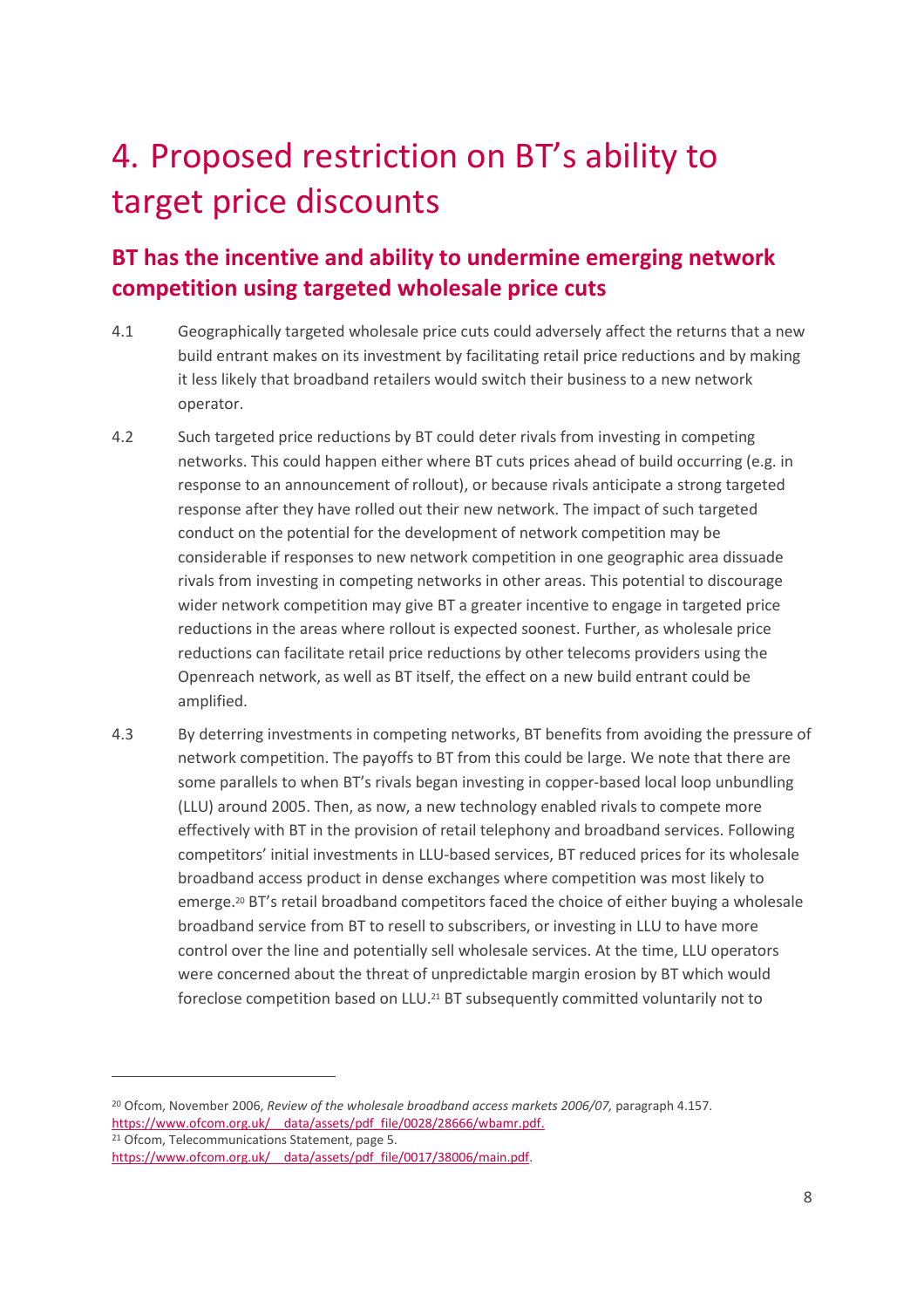introduce geographically targeted price reductions. <sup>22</sup> As we have explained above, potential investors in FTTP today are concerned BT could target price cuts for superfast and ultrafast services to foreclose competition for similar reasons.

- 4.4 We consider that competition law and the remedies proposed in our March 2017 WLA Consultation would not be sufficient to address these concerns. First, our charge controls on GEA 40/10 and MPF set a cap, but not a floor, for charges, and investors might be unclear how the fair and reasonable condition would apply to excessively low prices and targeted discounting. Second, competition law, which would focus on preventing BT from abusing a dominant position, would not be effective in addressing our concerns. Our regulatory objectives in this review are broader, and extend to promoting competition, including network based competition through the rollout of new high-speed networks, to address concerns arising from BT's SMP. In pursuit of these objectives we are not concerned only with preventing anticompetitive foreclosure against a competition law abuse of dominance position. Moreover, *ex ante* regulation can more effectively address the specific risk of conduct occurring in the market review period. Under our proposals it would be clearer up-front to BT and potential competitors what conduct is and is not permitted. This ensures transparency and promotes regulatory certainty. In contrast, *ex post* enforcement, which may take longer to conclude in the event of enforcement activity, would not provide the same degree of regulatory certainty, which is itself an important factor in any investment decision.
- 4.5 We therefore consider that there is a risk that BT has the ability and incentives to target price cuts in areas where new build occurs or is anticipated, and that this creates a risk of dampening incentives for competitive investment to occur.<sup>23</sup> We have therefore considered measures that may be taken to address this concern.

#### **Prohibition on targeted discounting**

 $\overline{a}$ 

4.6 If we do not address the concern identified above, there is a risk that BT would diverge from its practice of national pricing through targeted wholesale price reductions in areas subject to competitive investment. We believe that if BT were to introduce geographically targeted wholesale price cuts, that would constitute undue discrimination in current circumstances. The risk is that BT would be setting different prices in different areas according to whether entry had occurred or not, not in response to other factors such as

 $22$  Around the time of the 2006/07 review of the wholesale broadband access markets BT made pricing commitments to the industry and to Ofcom. One of these commitments relates to floors for future broadband pricing, and BT commits to providing a period of stability to LLU by not introducing geographically targeted reductions, below a certain level, to its wholesale broadband prices. These commitments were set out in two letters, dated 10 November 2006, which were sent to Ofcom. These letters, along with Ofcom's response, are available on Ofcom's website.

https://web.archive.org/web/20100329095228/www.ofcom.org.uk/telecoms/ioi/bbpricing.

<sup>&</sup>lt;sup>23</sup> In our view, the remedies proposed are appropriate having regard to BT's section 89C Notification which, like the Undertakings in previous reviews, will complement the SMP regulation that we are proposing on BT.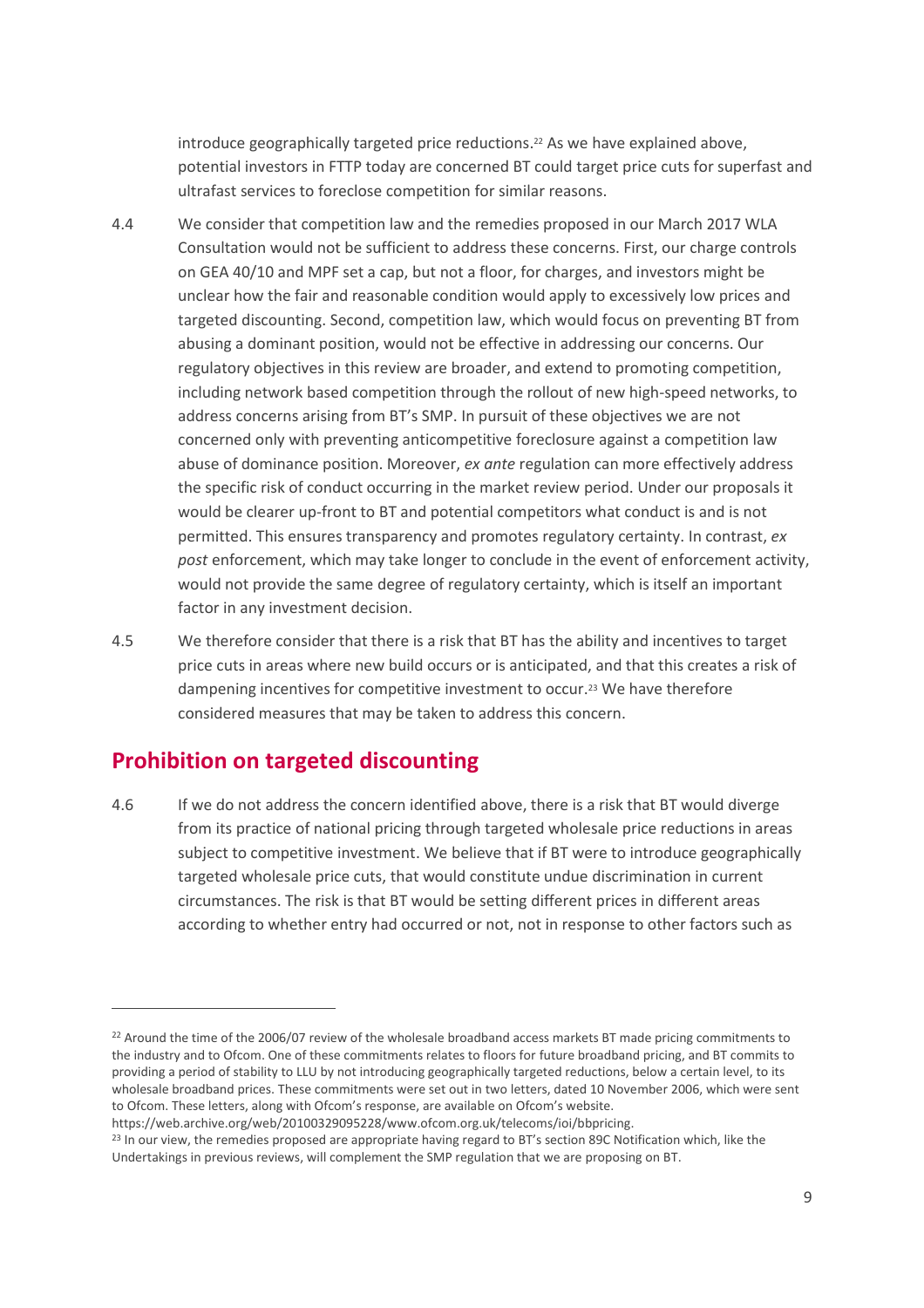cost variations.<sup>24</sup> That discrimination may therefore undermine or otherwise distort potential competition.

- 4.7 In order to address the competition concern identified above, therefore, we propose to introduce a new clause in the draft SMP conditions to specify that such conduct would amount to undue discrimination. This will make clear that BT is prohibited from targeting areas of competitive entry by varying its wholesale rental prices by geography for this review period. In effect, this would require BT to maintain its uniform national pricing approach for Openreach's GEA-FTTC rental services and G.fast. While we are trying to promote competition in superfast and ultrafast broadband services, we recognise that the benefits of this provision could be undermined if BT were able to target price cuts to services currently used alongside GEA-FTTC to deliver SFBB and UFBB (i.e. MPF and WLR). We are therefore also proposing that the restriction would apply to the copper bearer necessary for any GEA-FTTC service.
- 4.8 We do not propose that this measure should extend to BT's GEA-FTTP services. We consider that extending the policy to GEA-FTTP services would do little to help nascent network investment by rivals. This is because BT could not quickly change prices for FTTP services because it would itself need to deploy an FTTP network, and in any case given BT's current limited plans for FTTP it is likely that any overlap with competitor FTTP would be small. In contrast, it could rapidly change prices for existing services and for new services such as G.fast, which are quicker to deploy than FTTP.
- 4.9 Unlike setting a charge control such as a price floor (see below), an additional specification of the no undue discrimination measure is simple to implement and monitor in the broader context of pricing flexibility for superfast (above 40/10) and ultrafast services. It promotes transparency and regulatory certainty in that it will give a clear signal to potential entrants and investors that they will be able to rely on. We consider that it will directly address the potential harm we have identified and reduce the risks faced by potential entrants and therefore improve the prospects for competing network investments.
- 4.10 We recognise that there could be some costs associated with our proposals. In particular, there may be circumstances where BT might wish to cut wholesale charges locally simply because that is BT's best commercial option given that entry has occurred. So long as this competition does not itself dissuade entry from occurring in the first place, it is likely to have benefits for consumers and therefore we would not normally want to prevent it.
- 4.11 However, having regard to our strategic objectives in this review and the nascent emergence of competing networks, we would be concerned about BT responding to competition on a targeted basis in this instance because even if it is BT's best commercial option – and is not directly motivated by BT's incentives to choke off additional investment in other areas – these commercial reactions could themselves be sufficient to undermine

<sup>&</sup>lt;sup>24</sup> We recognise that there are variations in costs by geographic area. It is possible that areas where entry occurs are relatively low cost. However, targeted price reductions may nevertheless be regarded as discriminatory, for example if prices were reduced not for all areas that have lower costs, but only for those areas where rivals may want to build networks.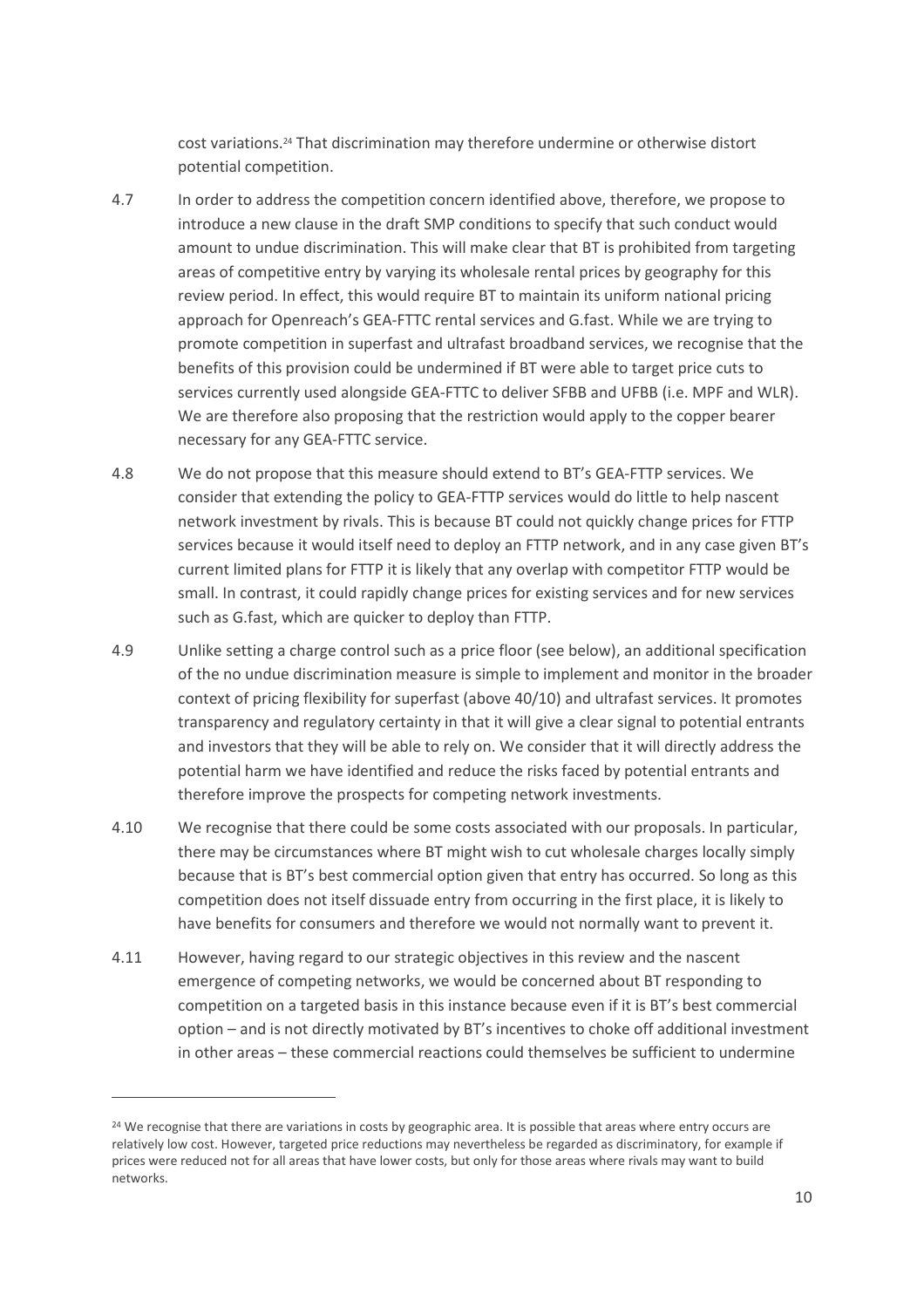potential entrants' incentives to invest in the first place. While rival networks to BT are becoming established we consider that it is appropriate to limit BT's ability to react as it sees fit, including reactions that might normally be regarded as commercial reactions to entry. Moreover, even if we were to take a benign view of commercial reactions of the types described, it would not be practicable for us to distinguish between such reactions and those that are motivated by exclusionary considerations, seeking to pre-empt or punish entry in one area to dissuade a larger scale entry programme gaining traction. Where there are appropriate circumstances, however, our proposed SMP condition 4.1 enables Ofcom to consent to conduct that would otherwise fall within the scope of the restriction.

- 4.12 These limits on BT's ability to respond to competition on a targeted basis are unlikely to entail significant costs to consumers. Initially at least, and certainly over the upcoming market review period, the footprint of a new network will be limited, and BT will retain the ability to alter its prices on a national basis. The short-term cost to consumers of limiting a targeted response is therefore likely to be limited in this market review period to only the relatively small proportion of premises that could also access the new network. Accordingly, preventing BT from responding to entry in these areas on a targeted basis with wholesale price cuts is unlikely to forgo gains from price competition on a large scale.
- 4.13 Weighed against this short-term cost, the potential benefits could be considerable. In particular, it is possible that targeted discounting in the areas where there is early rollout may discourage more extensive network rollout. The potential benefits could therefore apply to a larger proportion of consumers, and has the potential to lead to enduring competition for the life of the new networks. We therefore consider the benefits to consumers from more network competition are likely to outweigh the costs of limiting BT's ability to respond to competition.

#### **Retail prices**

 $\overline{a}$ 

4.14 Since BT is vertically integrated, it could potentially target price reductions at the retail level. Our proposals to prevent geographically targeted wholesale price discounts would not prevent this. However, we do not think it would be proportionate to introduce additional measures at this stage to restrict BT's retail pricing. Introducing restrictions on BT's retail pricing would entail a major intervention in retail markets that are currently broadly competitive and which we do not regulate. We also note that the extent to which BT can cut retail prices is constrained by proposals in our March 2017 WLA Consultation. We proposed a fair and reasonable charges obligation on services that were not charge controlled (so including VULA services with speeds over  $40/10^{25}$ ), which we proposed to interpret as maintaining excessively high charges, or prices that may result in margin squeeze.<sup>26</sup> We said that we would be concerned if the margin on BT's fibre services was such that retail telecoms providers would be unable to offer these services profitably. As a

<sup>25</sup> 40 Mbit/s download, 10 Mbit/s upload speed.

<sup>26</sup> March 2017 WLA Consultation, paragraphs 5.11 and 9.22.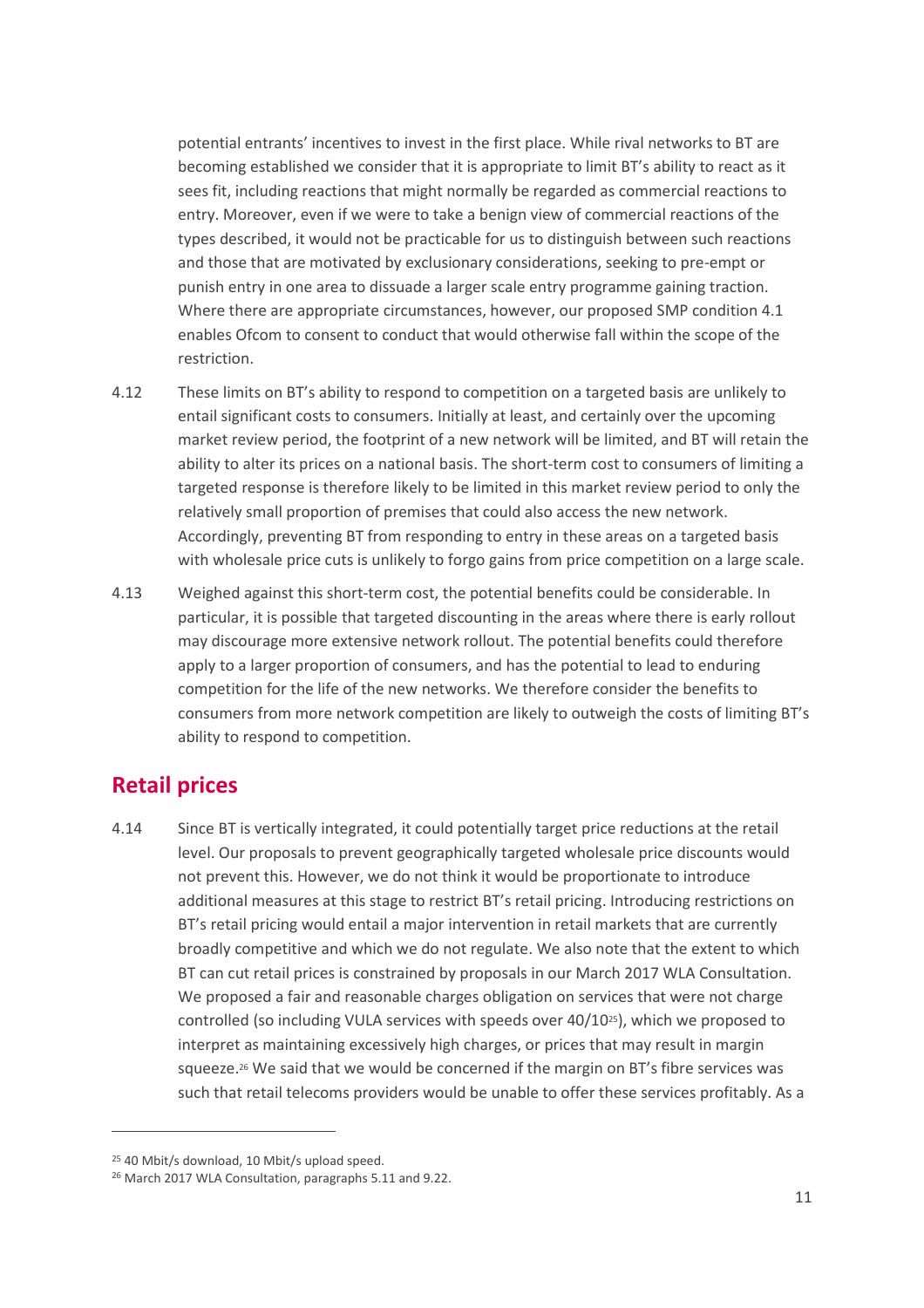result, our proposals do provide some protection in respect of BT's ability to reduce retail prices whenever retail price reductions are not paired with wholesale price reductions.

### **Price floor**

- 4.15 In its submission, CityFibre argued for a price floor for services in excess of 100 Mbit/s at the level of a reasonable efficient operator's (REO) Long Run Incremental Cost.<sup>27</sup> We have therefore also considered if we should introduce a price floor for BT's higher bandwidth products.
- 4.16 A price floor for BT's services in excess of 100 Mbit/s would affect BT's announced G.fast services. Because G.fast uses Openreach's existing network, it could enable millions of households to access ultrafast speeds earlier than if they had to wait for an FTTP connection. As G.fast is a new technology with uncertain cost and demand, it would be challenging to determine the correct price floor, increasing the scope for regulatory error.
- 4.17 We do not wish to unduly restrict BT's pricing flexibility for a new product, for example by preventing BT from experimenting with pricing. Moreover, as long as the rollout of G.fast is not closely aligned with the rollout of rival networks in this review period, BT's pricing incentives will be influenced by incentives across a broad set of customers, raising the costs of setting artificially lower prices for G.fast merely to target entry during this review period. Our requirement that wholesale G.fast prices should be set without geographic variations will reinforce this.
- 4.18 We recognise that the potential concerns would be stronger if BT's rollout of G.fast itself appeared to be targeted at areas where rival investment was being developed. At this stage we do not have evidence or expectation that this will be the case.<sup>28</sup>
- 4.19 Accordingly, we are not minded to pursue this option further.

### **Implementation**

 $\overline{a}$ 

4.20 We propose to implement this proposed measure by amending the existing no undue discrimination obligation in draft SMP condition 4 to specify that the following conduct will be deemed to be undue discrimination: charging different prices in different geographic areas for rental services used to provide network access to Virtual Unbundled Local Access ("VULA"), other than VULA that is provided over GEA-FTTP, or for other rental services where those services are being provided in conjunction with such a VULA service for the purposes of providing electronic communications services to end users.<sup>29</sup>

<sup>&</sup>lt;sup>27</sup> CityFibre, September 2017. "Pricing of >100Mbps local access services by Openreach during competitive CP FTTP

network roll-out", https://www.ofcom.org.uk/ data/assets/pdf\_file/0019/108370/cityfibre-letter.pdf, paragraph 1.1.2. <sup>28</sup> As we discussed above, BT has announced it is making G.fast available to 10m customers over this review period, while in the longer term we hope for competitive investment to reach a similar number of premises, we envisage a much smaller rollout over this review period.

 $29$  We also propose that this provision would apply to BT's SOGEA service once that is launched.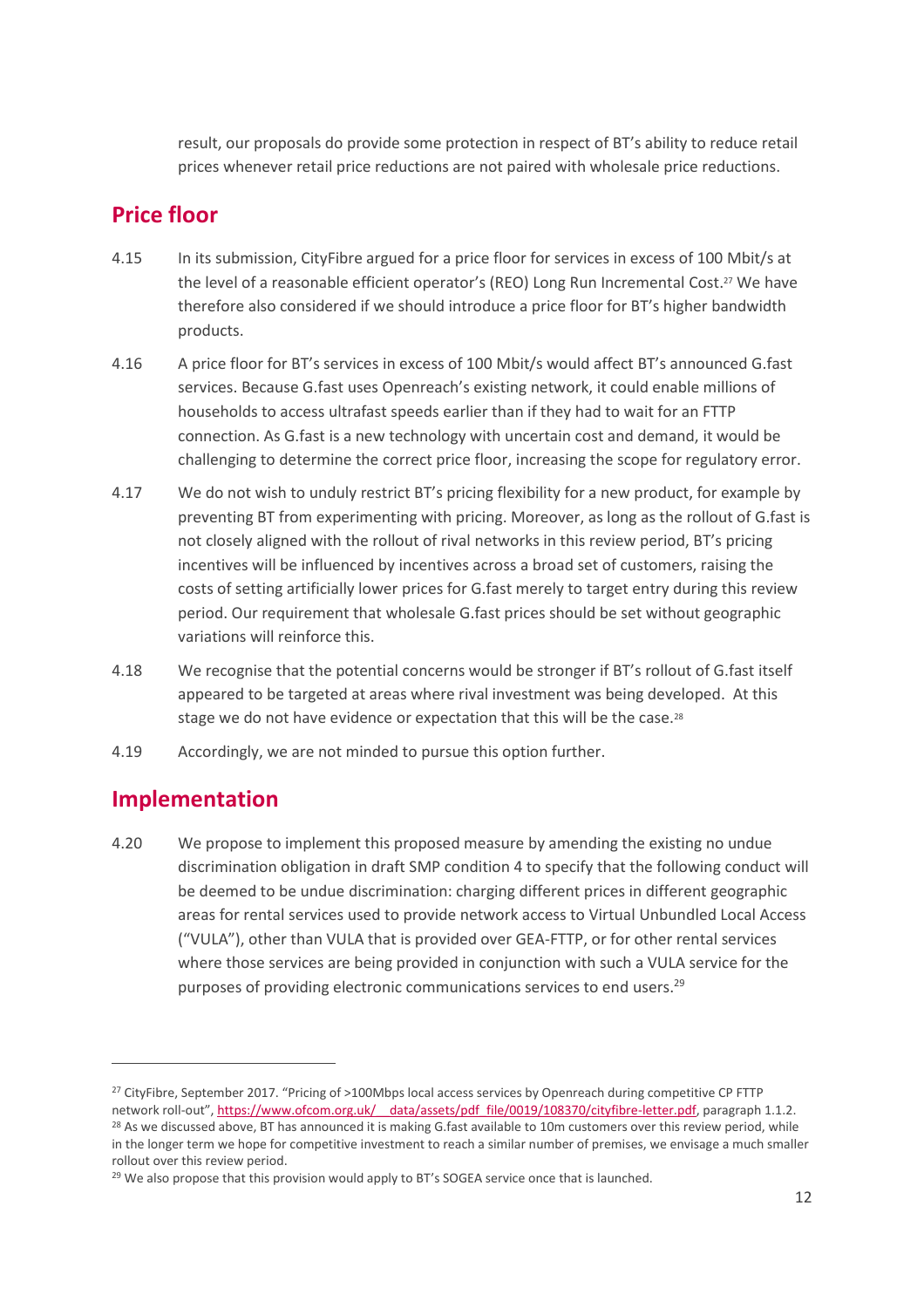#### **Legal tests**

- 4.21 We are satisfied that the proposed condition for BT in the WLA market in the UK excluding the Hull Area meets the various tests in the Act. As we explained at paragraph 5.59 of our March 2017 WLA Consultation, section 87(6)(a) of the Act gives Ofcom a power to impose "a condition requiring the dominant provider not to discriminate unduly against particular persons, or against a particular description of persons, in relation to matters connected with network access to the relevant network or with the availability of the relevant facilities".
- 4.22 As we have previously explained, this provision implements in domestic law and has the same meaning as Article 10 of the Access Directive, which provides that Ofcom may "impose obligations of non-discrimination, in relation to interconnection and/or access".
- 4.23 Targeted discounting is a form of price discrimination. Non-discrimination can have different forms of implementation. We typically impose a non-discrimination obligation as a complementary remedy to the network access obligation, principally to prevent the dominant provider from discriminating in favour of its own downstream divisions and to ensure that competing providers are placed in an equivalent position. Without such an obligation, the dominant provider has the ability and incentive to provide wholesale network access on terms and conditions that discriminate in favour of its own downstream divisions.
- 4.24 Our proposed measure in this consultation addresses a different but complementary objective: preventing BT from potentially undermining or otherwise distorting competition by discriminating in its provision of network access between different geographic areas by way of its prices for rental services in the WLA market. This is consistent with recital 17 of the Access Directive which confirms that "The principle of non-discrimination *ensures that undertakings with market power do not distort competition*, in particular where they are vertically integrated undertakings that supply services to undertakings with whom they compete on downstream markets" (emphasis added).
- 4.25 We consider that our proposal will further the fulfilment of our duties under sections 3 and 4 of the Act. Our principal duty when carrying out our functions is to further the interests of citizens in relation to communications matters and consumers in relevant markets, where appropriate by promoting competition. We are required to secure, in carrying out our functions, among other things, the availability throughout the UK of a wide range of electronic communications services (section 3(2)(b) of the Act). Section 3(4) of the Act also sets out list of matters to which we must have regard where they are relevant to the circumstances. In this context, we consider the following matters to be relevant: the desirability of promoting competition in relevant markets (section 3(4)(a)), the desirability of encouraging investment and innovation in relevant markets (section 3(4)(d)), and the desirability of encouraging the availability and use of high speed data transfer services throughout the UK (section 3(4)(e)).
- 4.26 The Community requirements in section 4 of the Act reflect the regulatory objectives set out in Article 8 of the Framework Directive. The first and fifth Community requirements in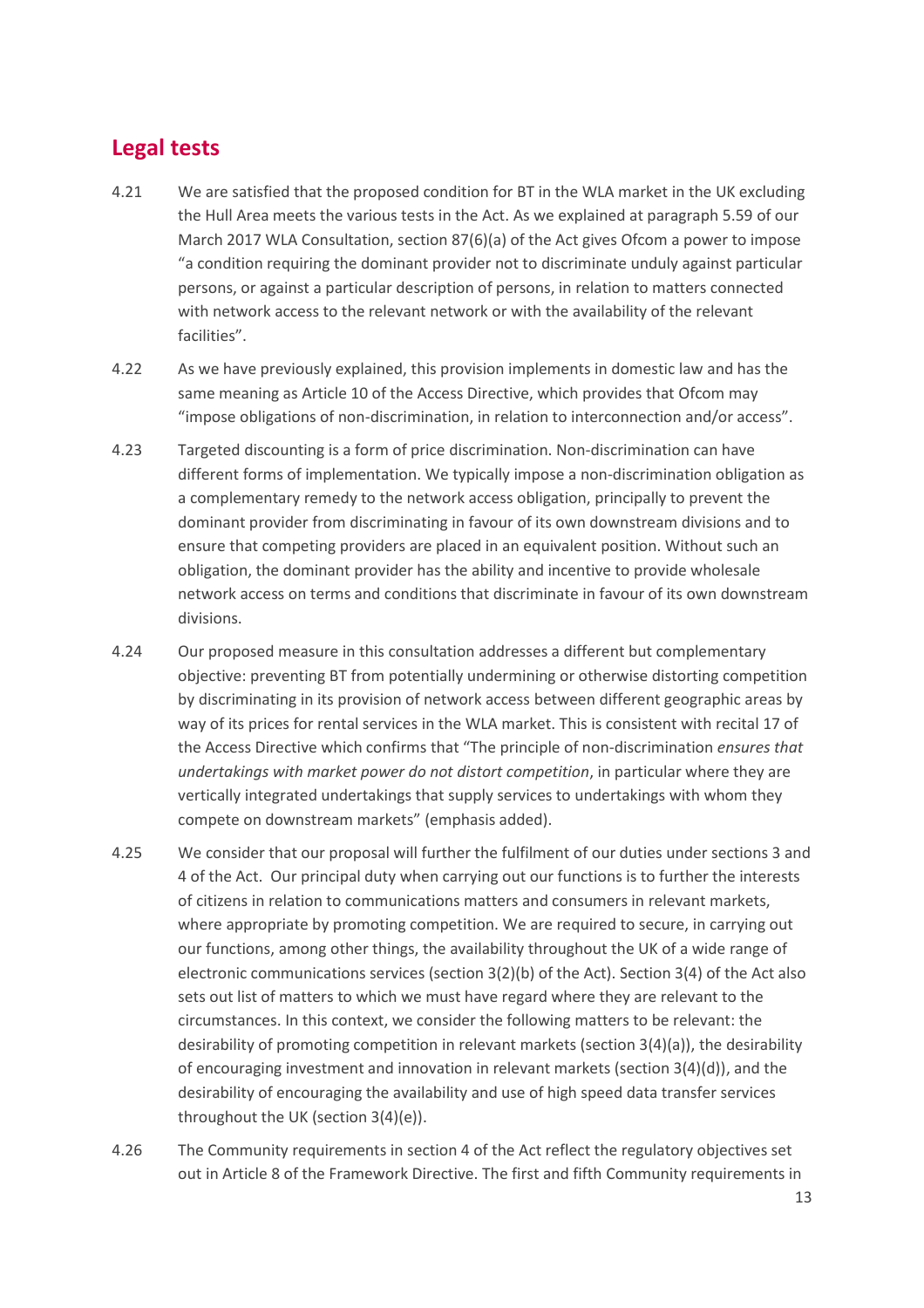section 4 are also particularly relevant in this context. Section 4(3) of the Act provides that the first Community requirement is a requirement to promote competition. Section 4(7) of the Act provides that the fifth Community requirement is the requirement to encourage the provision of network access for the purpose of securing efficiency and sustainable competition, efficient investment and innovation, and maximum benefits for the ultimate consumers of these services.

- 4.27 We also consider that the proposed conditions meet the criteria in Section 47(2) of the Act which require conditions to be objectively justifiable, non-discriminatory, proportionate and transparent. The proposed conditions are:
	- objectively justifiable, in that we have identified as a competition concern BT's ability and incentive in the provision of network access to target wholesale price discounts in areas that are subject to competitive investment in high speed fibre networks. Our proposal prevents such behaviour and thereby seeks to ensure that potential competition develops to the ultimate benefit of consumers;
	- not unduly discriminatory, in that the proposal is to apply to BT which is the only telecoms provider which we propose to find has SMP in the WLA market in the UK excluding the Hull Area;
	- proportionate, in that it seeks to prevent undue discrimination that has the potential to adversely affect competition and ultimately cause detriment to consumers. Moreover, the proposal specifically targets conduct we have identified as a concern and goes no further than is necessary to fulfil this objective; and
	- transparent in relation to what it is intended to achieve, in that it is clear that the objective of the proposed measure is to address the specific competition concern of targeted discounting that we have identified in this consultation.
- 4.28 For the reasons set out above, we consider that the proposed condition is appropriate to address the competition concerns identified, in line with section 87(1) of the Act.

#### **The BEREC Common Position**

 $\overline{a}$ 

4.29 We have also taken utmost account of the BEREC Common Position. In relation to achieving the objective of a level playing field, the BEREC Common Position identifies the following competition issues which arise frequently<sup>30</sup>:

> "Alternative operators may not be able to compete on a level playing field which may result in SMP players: having an unfair advantage; having unmatchable advantage, by virtue of their economies of scale and scope, especially if derived from a position of incumbency; discriminating in favour of their own group business (or between its own wholesale customers), either on price or non-price issues; and/or exhibiting obstructive and foot-dragging behaviour."

<sup>30</sup> BEREC Common position on best practice in remedies on the market for wholesale (physical) network infrastructure access at a fixed location imposed as a consequence of a position of significant market power in the relevant market, pages 9-10.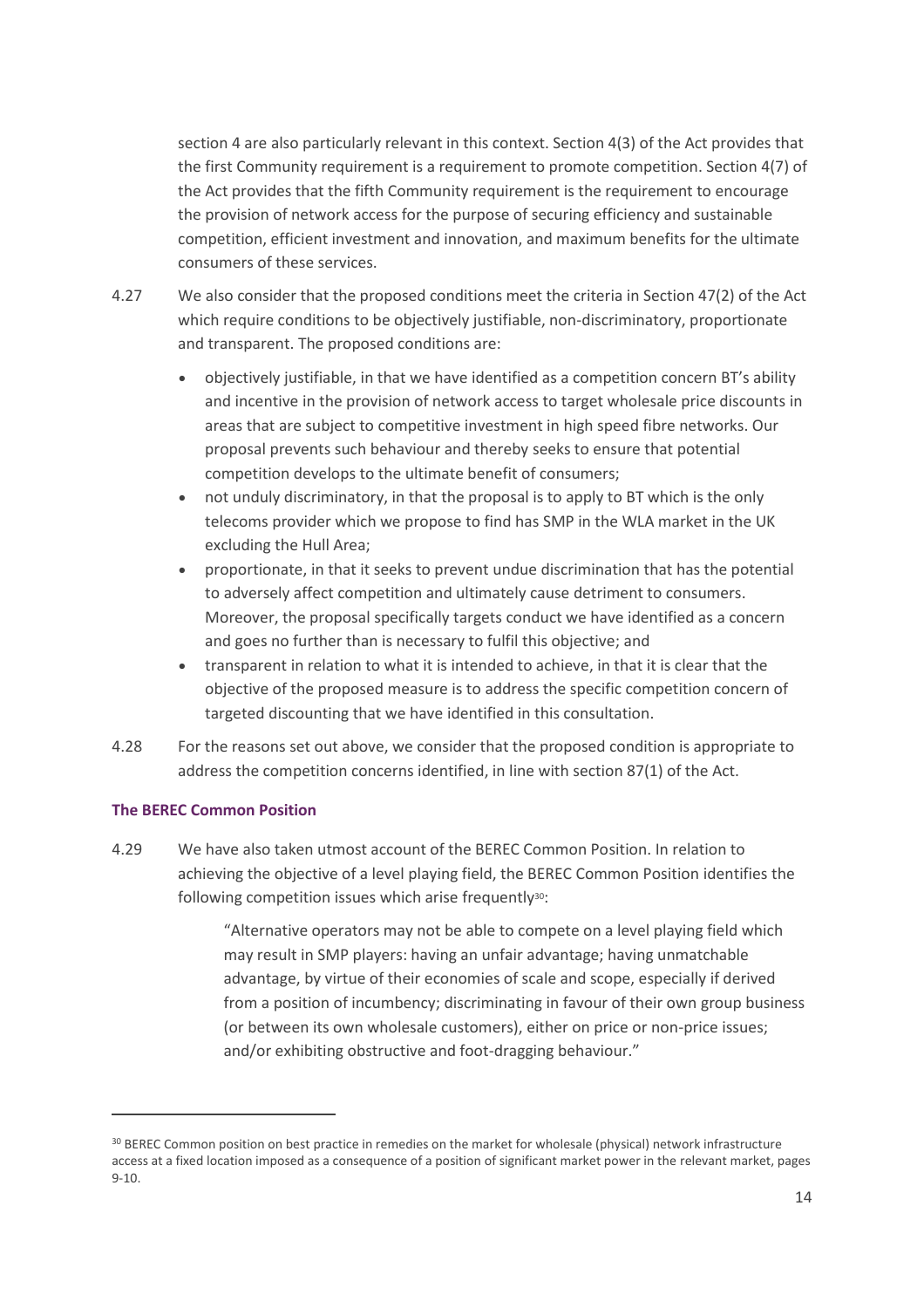4.30 In this respect, the BEREC Common Position identifies, amongst other things, as best practice that:

"BP17 NRAs should impose a general obligation of non-discrimination.

BP18 NRAs should further clarify how the non-discrimination obligation is to be interpreted on a case-by-case basis."

4.31 In relation to achieving the objective of enabling a viable business case, the BEREC Common Position identifies the following competition issues which arise frequently<sup>31</sup>:

> "SMP operators offer pricing schemes / prices not allowing alternative operators to compete on a level playing field and/or enabling a viable business case. SMP operators offer pricing schemes on a discriminatory basis, or prices which do not allow a sufficient margin. In case of long-run upfront commitments SMP operators offer prices not only reflecting the reduction of the risk for the investor."

4.32 In this respect, the BEREC Common Position identifies, among other things, as best practice that:

> "BP57 NRAs should ensure that discounts are not discriminatory. NRAs should ensure that volume discounts comply with their margin squeeze test (see BP49)."

Consultation question: Do you agree with our proposal to amend the no undue discrimination remedy to specify that BT cannot target discounts for its wholesale local access services providing, or integral to providing, VULA (excluding FTTP) in particular areas? Please provide your reasons and any evidence in support of your views.

<sup>&</sup>lt;sup>31</sup> BEREC Common position on best practice in remedies on the market for wholesale (physical) network infrastructure access at a fixed location imposed as a consequence of a position of significant market power in the relevant market, page 19.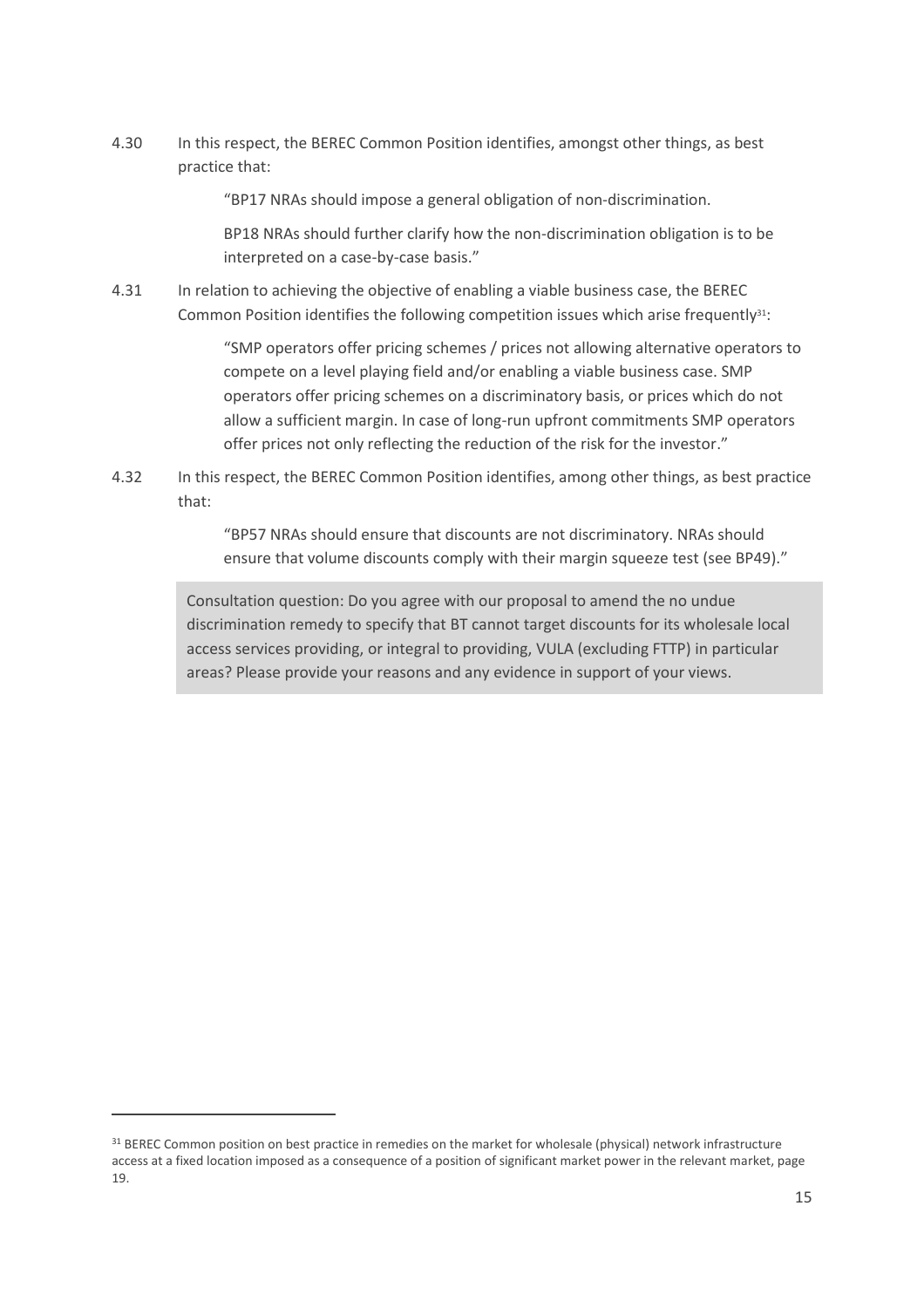# <span id="page-18-0"></span>A1. Responding to this consultation

### **How to respond**

- A1.1 Ofcom would like to receive views and comments on the issues raised in this document, by 5pm on 12 January 2018.
- A1.2 You can download a response form from [https://www.ofcom.org.uk/consultations-and](https://www.ofcom.org.uk/consultations-and-statements/category-2/wla-competition-superfast-ultrafast-broadband)[statements/category-2/wla-competition-superfast-ultrafast-broadband.](https://www.ofcom.org.uk/consultations-and-statements/category-2/wla-competition-superfast-ultrafast-broadband) You can return this by email or post to the address provided in the response form.
- A1.3 If your response is a large file, or has supporting charts, tables or other data, please email it to wla2017@ofcom.org.uk, as an attachment in Microsoft Word format, together with the cover sheet [\(https://www.ofcom.org.uk/consultations-and-statements/consultation](https://www.ofcom.org.uk/consultations-and-statements/consultation-response-coversheet)[response-coversheet\)](https://www.ofcom.org.uk/consultations-and-statements/consultation-response-coversheet). This email address is for this consultation only, and will not be valid after 31 March 2018.
- A1.4 Responses may alternatively be posted to the address below, marked with the title of the consultation:

WLA 2017 team Ofcom Riverside House 2A Southwark Bridge Road London SE1 9HA

- A1.5 We welcome responses in formats other than print, for example an audio recording or a British Sign Language video. To respond in BSL:
	- Send us a recording of you signing your response. This should be no longer than 5 minutes. Suitable file formats are DVDs, wmv or QuickTime files. Or
	- Upload a video of you signing your response directly to YouTube (or another hosting site) and send us the link.
- A1.6 We will publish a transcript of any audio or video responses we receive (unless your response is confidential)
- A1.7 We do not need a paper copy of your response as well as an electronic version. We will acknowledge receipt if your response is submitted via the online web form, but not otherwise.
- A1.8 You do not have to answer all the questions in the consultation if you do not have a view; a short response on just one point is fine. We also welcome joint responses.
- A1.9 It would be helpful if your response could include direct answers to the questions asked in the consultation document. The question is listed at Annex 4. It would also help if you could explain why you hold your views, and what you think the effect of Ofcom's proposals would be.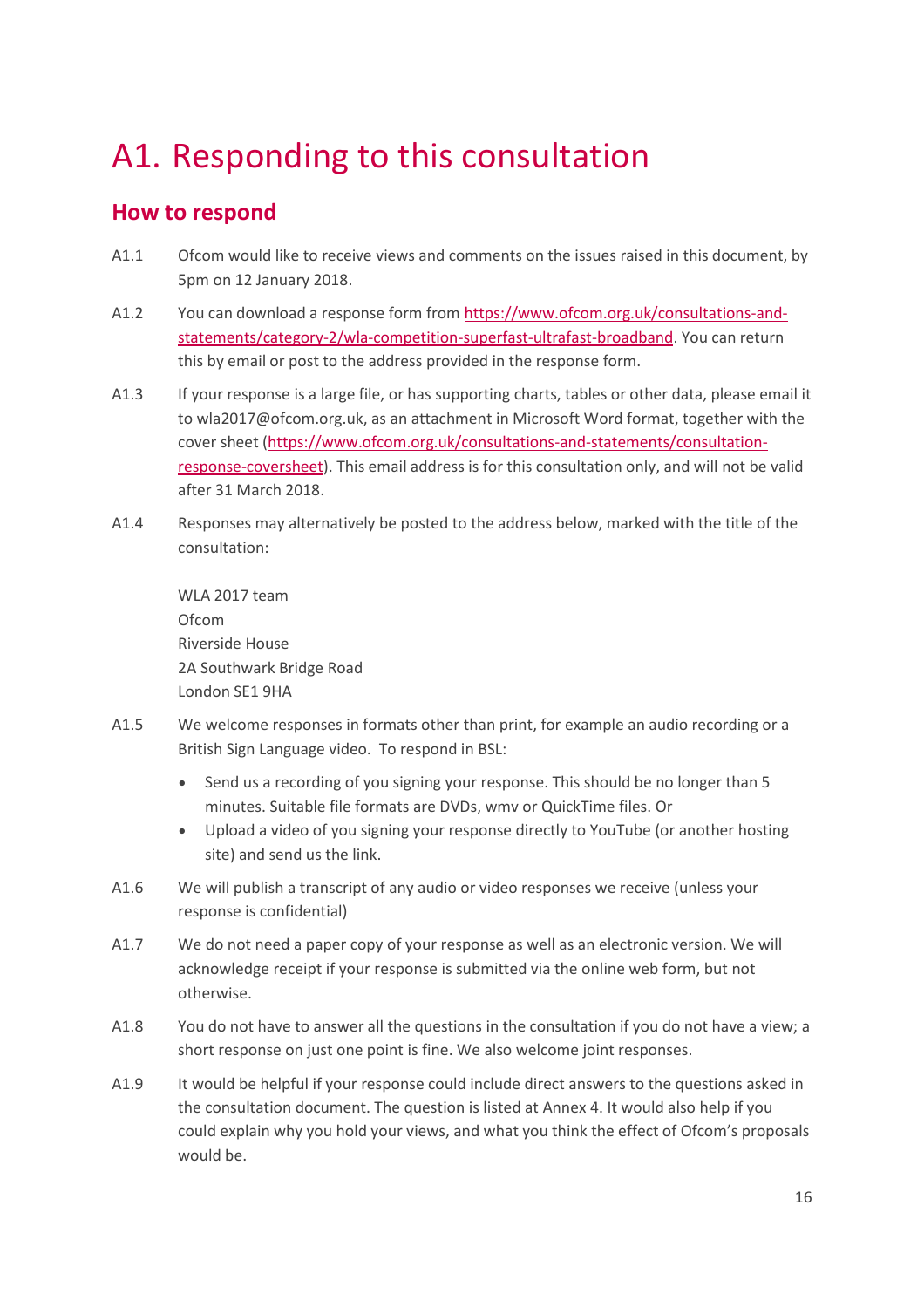A1.10 If you want to discuss the issues and questions raised in this consultation, please contact Heli Frosterus on 020 7981 3404, or by email to [heli.frosterus@ofcom.org.uk.](mailto:heli.frosterus@ofcom.org.uk)

### **Confidentiality**

- A1.11 Consultations are more effective if we publish the responses before the consultation period closes. In particular, this can help people and organisations with limited resources or familiarity with the issues to respond in a more informed way. So, in the interests of transparency and good regulatory practice, and because we believe it is important that everyone who is interested in an issue can see other respondents' views, we usually publish all responses on our website, [www.ofcom.org.uk,](http://www.ofcom.org.uk/) as soon as we receive them.
- A1.12 If you think your response should be kept confidential, please specify which part(s) this applies to, and explain why. Please send any confidential sections as a separate annex. If you want your name, address, other contact details or job title to remain confidential, please provide them only in the cover sheet, so that we don't have to edit your response.
- A1.13 If someone asks us to keep part or all of a response confidential, we will treat this request seriously and try to respect it. But sometimes we will need to publish all responses, including those that are marked as confidential, in order to meet legal obligations.
- A1.14 Please also note that copyright and all other intellectual property in responses will be assumed to be licensed to Ofcom to use. Ofcom's intellectual property rights are explained further at https://www.ofcom.org.uk/about-ofcom/website/terms-of-use.

### **Next steps**

- A1.15 Following this consultation period, Ofcom plans to publish a statement in early 2018.
- A1.16 If you wish, you can register to receive mail updates alerting you to new Ofcom publications; for more details please se[e https://www.ofcom.org.uk/about](https://www.ofcom.org.uk/about-ofcom/latest/email-updates)[ofcom/latest/email-updates](https://www.ofcom.org.uk/about-ofcom/latest/email-updates)

### **Ofcom's consultation processes**

- A1.17 Ofcom aims to make responding to a consultation as easy as possible. For more information, please see our consultation principles in Annex 2.
- A1.18 If you have any comments or suggestions on how we manage our consultations, please email us a[t consult@ofcom.org.uk.](mailto:consult@ofcom.org.uk) We particularly welcome ideas on how Ofcom could more effectively seek the views of groups or individuals, such as small businesses and residential consumers, who are less likely to give their opinions through a formal consultation.
- A1.19 If you would like to discuss these issues, or Ofcom's consultation processes more generally, please contact Steve Gettings, Ofcom's consultation champion: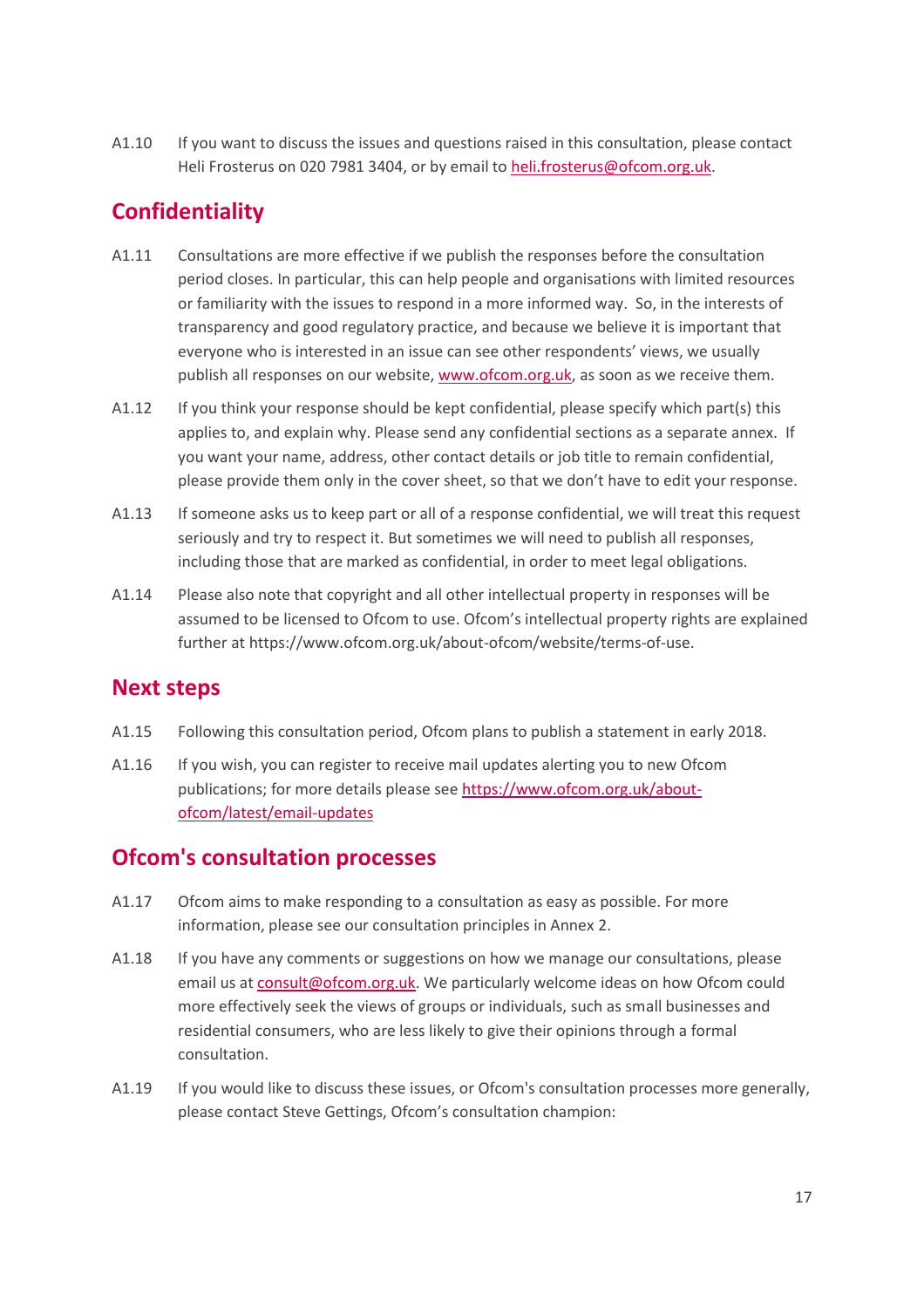Steve Gettings Ofcom Riverside House 2a Southwark Bridge Road London SE1 9HA Email: corporationsecretary@ofcom.org.uk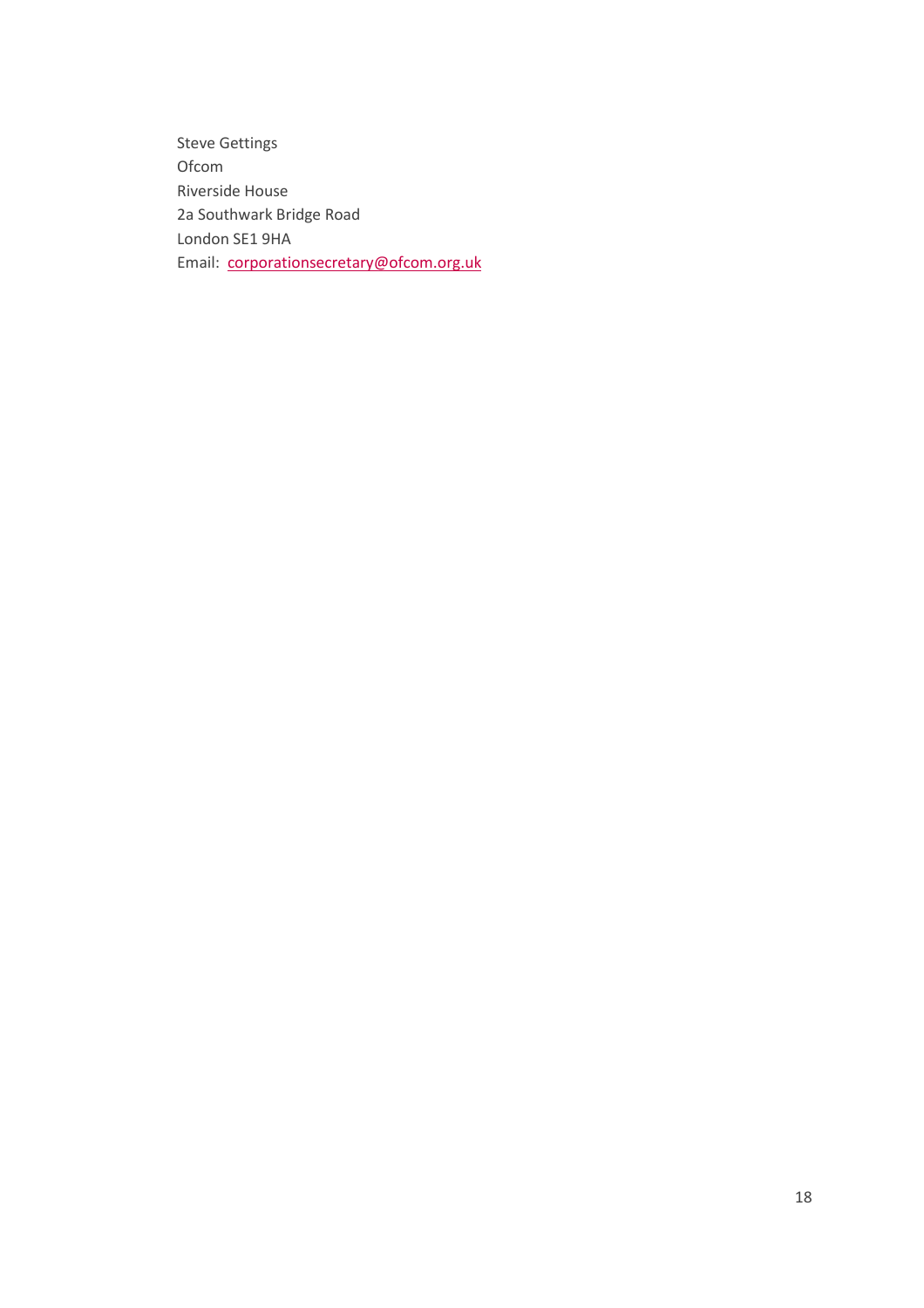# <span id="page-21-0"></span>A2. Ofcom's consultation principles

## **Ofcom has seven principles that it follows for every public written consultation:**

#### **Before the consultation**

A2.1 Wherever possible, we will hold informal talks with people and organisations before announcing a big consultation, to find out whether we are thinking along the right lines. If we do not have enough time to do this, we will hold an open meeting to explain our proposals, shortly after announcing the consultation.

#### **During the consultation**

- A2.2 We will be clear about whom we are consulting, why, on what questions and for how long.
- A2.3 We will make the consultation document as short and simple as possible, with a summary of no more than two pages. We will try to make it as easy as possible for people to give us a written response. If the consultation is complicated, we may provide a short Plain English / Cymraeg Clir guide, to help smaller organisations or individuals who would not otherwise be able to spare the time to share their views.
- A2.4 We will consult for up to ten weeks, depending on the potential impact of our proposals.
- A2.5 A person within Ofcom will be in charge of making sure we follow our own guidelines and aim to reach the largest possible number of people and organisations who may be interested in the outcome of our decisions. Ofcom's Consultation Champion is the main person to contact if you have views on the way we run our consultations.
- A2.6 If we are not able to follow any of these seven principles, we will explain why.

#### **After the consultation**

A2.7 We think it is important that everyone who is interested in an issue can see other people's views, so we usually publish all the responses on our website as soon as we receive them. After the consultation we will make our decisions and publish a statement explaining what we are going to do, and why, showing how respondents' views helped to shape these decisions.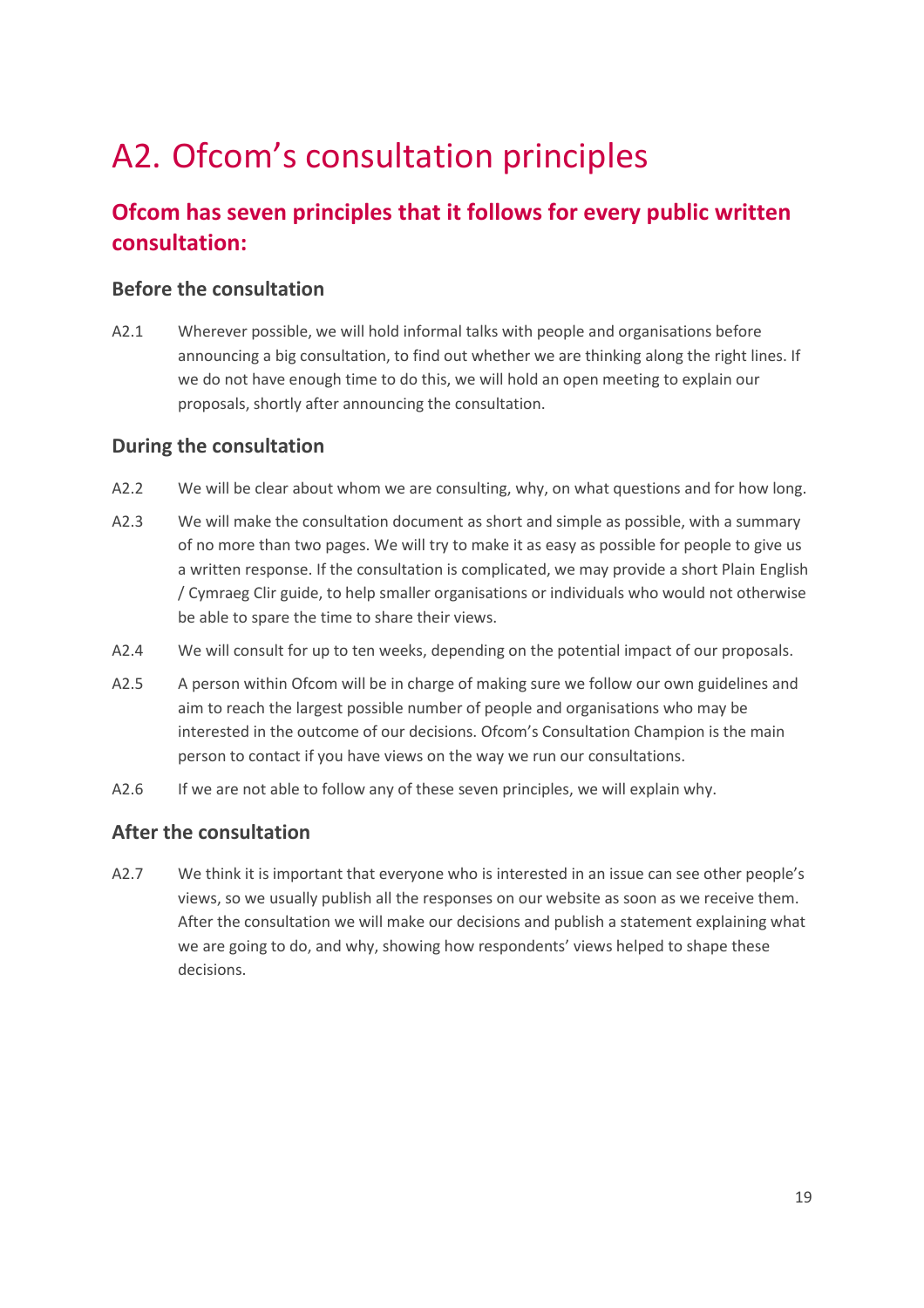# <span id="page-22-0"></span>A3. Consultation coversheet

## **BASIC DETAILS**

Consultation title: To (Ofcom contact): Name of respondent: Representing (self or organisation/s): Address (if not received by email):

### **CONFIDENTIALITY**

Please tick below what part of your response you consider is confidential, giving your reasons why

If you want part of your response, your name or your organisation not to be published, can Ofcom still publish a reference to the contents of your response (including, for any confidential parts, a general summary that does not disclose the specific information or enable you to be identified)?

\_\_\_\_\_\_\_\_\_\_\_\_\_\_\_\_\_\_\_\_\_\_\_\_\_\_\_\_\_\_\_\_\_\_\_\_\_\_\_\_\_\_\_\_\_\_\_\_\_\_\_\_\_\_\_\_\_\_\_\_\_\_\_\_\_\_\_\_\_\_\_\_\_\_\_\_\_\_\_\_\_\_

## **DECLARATION**

I confirm that the correspondence supplied with this cover sheet is a formal consultation response that Ofcom can publish. However, in supplying this response, I understand that Ofcom may need to publish all responses, including those which are marked as confidential, in order to meet legal obligations. If I have sent my response by email, Ofcom can disregard any standard e-mail text about not disclosing email contents and attachments.

Ofcom seeks to publish responses on receipt. If your response is non-confidential (in whole or in part), and you would prefer us to publish your response only once the consultation has ended, please tick here.

Name Signed (if hard copy)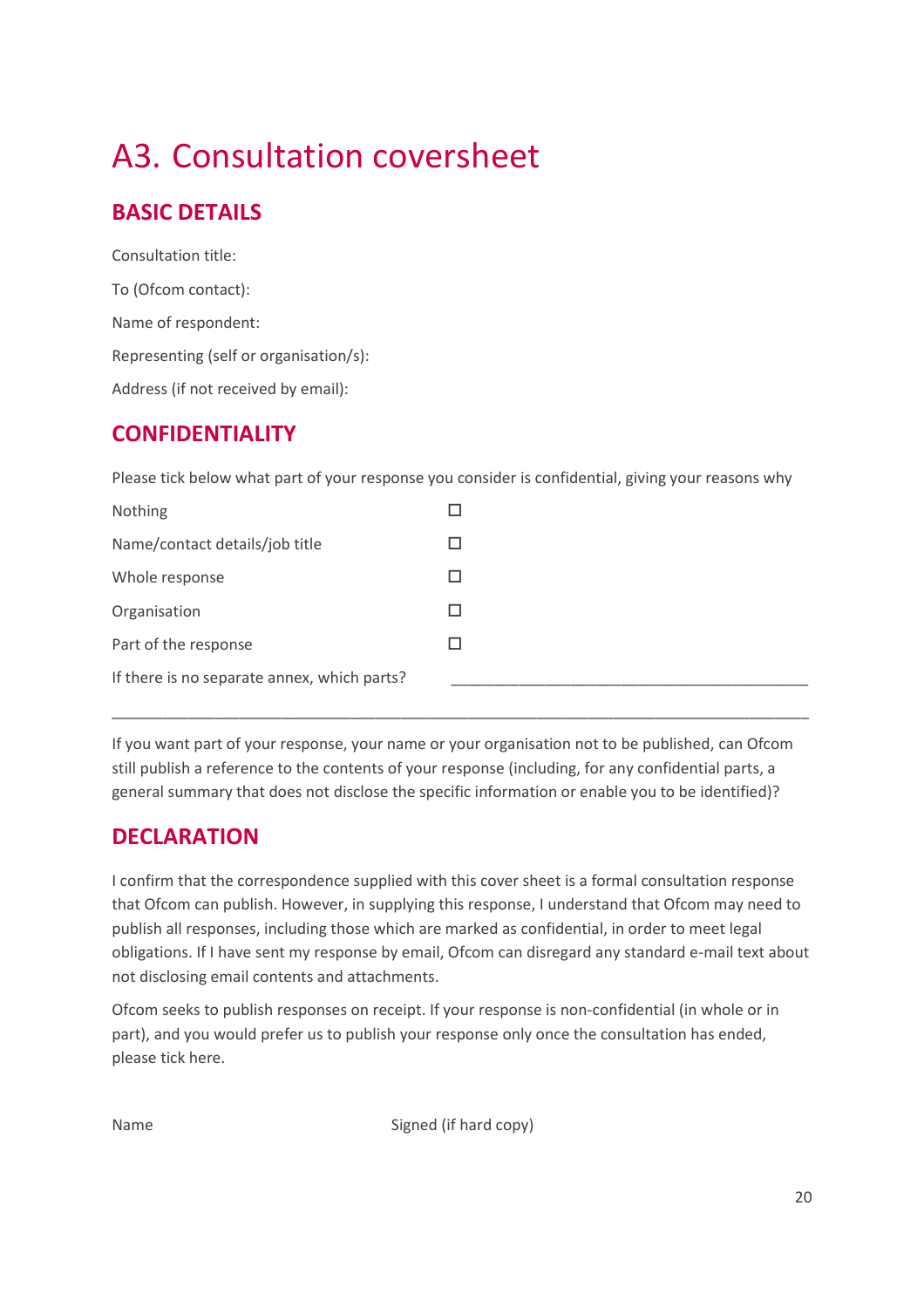## <span id="page-23-0"></span>A4. Consultation question

Question 1: Do you agree with our proposal to amend the no undue discrimination remedy to specify that BT cannot target discounts for its wholesale local access services providing, or integral to providing, VULA (excluding FTTP) in particular areas? Please provide your reasons and any evidence in support of your views.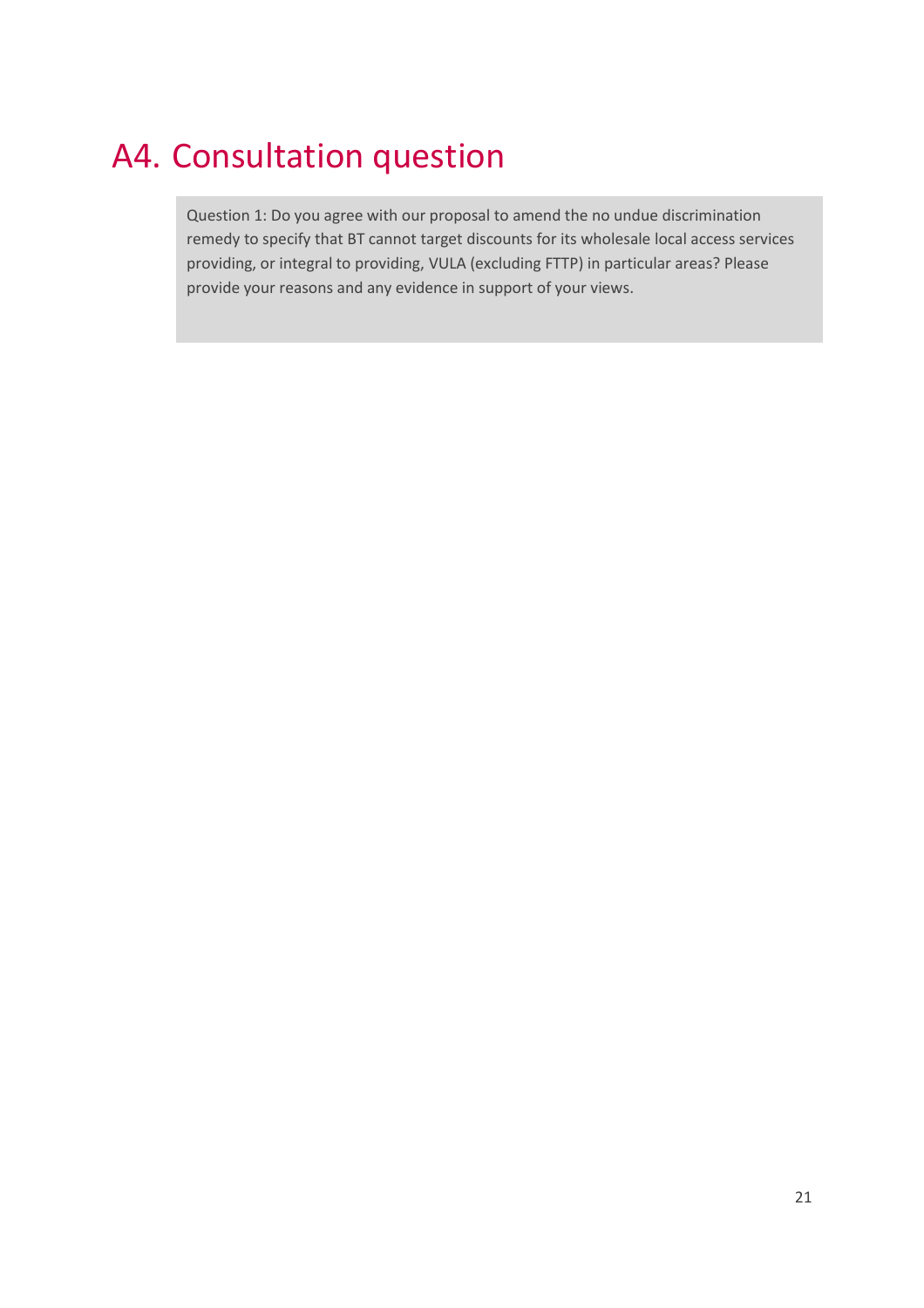# A5. Annex 5

### **Draft legal instruments**

#### **Proposals for SMP services conditions**

#### **NOTIFICATION OF PROPOSALS UNDER SECTION 48A OF THE COMMUNICATIONS ACT 2003**

#### **Proposals for setting SMP services conditions in relation to BT under section 45 of the Communications Act 2003**

#### **Background**

- 1. On 31 March 2017, Ofcom published a consultation entitled "Wholesale Local Access Market Review 2017"<sup>32</sup> (the "**2017 WLA Consultation**"). The 2017 WLA Consultation set out Ofcom's proposals to identify the market for the supply of copper loop-based, cable-based and fibrebased wholesale local access at a fixed location in the United Kingdom excluding the Hull Area for the purpose of making a determination that BT has significant market power in relation to that identified market. As a result of this proposed significant market power determination, Ofcom proposed to set SMP conditions on BT under section 45 of the Act.
- 2. The proposed market power determination and the proposed SMP conditions are set out in the notification under sections 48A and 80A of the Act, at Annex 23 of the 2017 WLA Consultation (the "**March 2017 Notification**").
- 3. On 20 April 2017, Ofcom published a consultation entitled "*Wholesale Local Access Market Review: Consultation on Duct and Pole Access remedies"*<sup>33</sup> (the "**April 2017 DPA Consultation**"). The April 2017 DPA Consultation set out Ofcom's proposals in relation to duct and pole access, including proposals to set further SMP conditions on BT under section 45 of the Act which are set out in a notification under section 48A of the Act at Annex 8 (the "**April 2017 Notification**").
- 4. On 1 August 2017, Ofcom published a consultation entitled "*Wholesale Local Access Market Review: Consultation on pricing proposals for Duct and Pole Access remedies"*<sup>34</sup> (the "**August 2017 DPA Pricing Consultation**"). The August 2017 DPA Pricing Consultation set out Ofcom's proposals in relation to duct and pole access pricing and regulatory financial reporting, including proposals to set further SMP conditions on BT under section 45 of the Act which

<sup>32</sup> <https://www.ofcom.org.uk/consultations-and-statements/category-1/wholesale-local-access-market-review> 33 https://www.ofcom.org.uk/ data/assets/pdf file/0008/101051/duct-pole-access-remedies-

[consultation.pdf](https://www.ofcom.org.uk/__data/assets/pdf_file/0008/101051/duct-pole-access-remedies-consultation.pdf)

<sup>34</sup>https://www.ofcom.org.uk/ data/assets/pdf file/0019/105427/consultation-dpa-pricing.pdf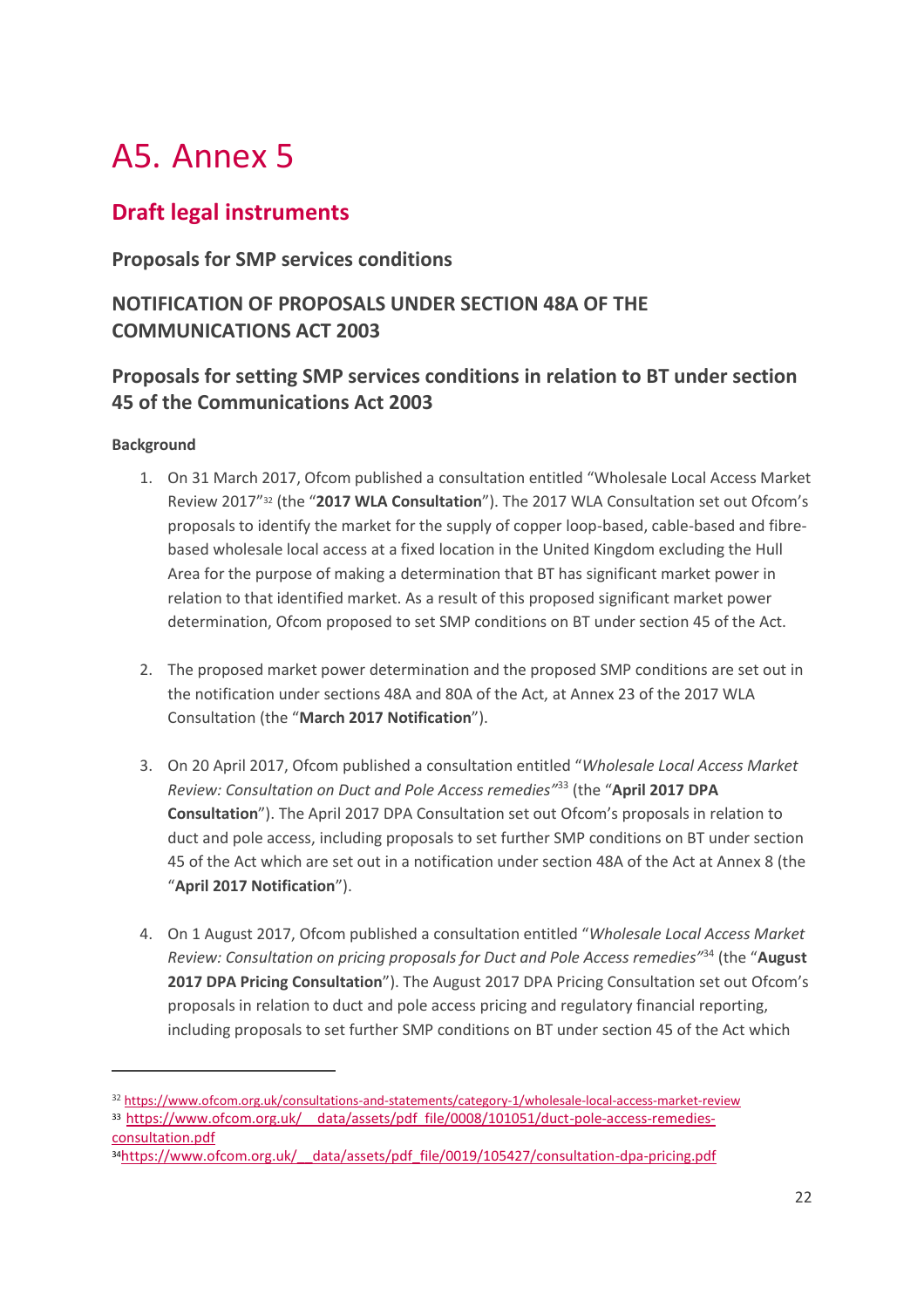are set out in a notification under section 48A of the Act at Annex 8 (the "**August 2017 Notification**").

- 5. On 9 August 2017, Ofcom published a consultation entitled "Wholesale Local Access Market review – Recovering the costs of investment in network expansion"<sup>35</sup> (the "**WLA Network Expansion Consultation**"). Annex 5 to the WLA Network Expansion Consultation set out the notification under section 48A of the Act (the "**WLA Network Expansion Notification**") in which Ofcom proposed to amend SMP condition 7B (VULA charge control) set out in Schedule 1 to the March 2017 WLA Notification by replacing it with the condition 7B set out in the Schedule to the WLA Network Expansion Notification.
- 6. On 14 September 2017 Ofcom published a consultation entitled "Wholesale Local Access Market Review, Further Consultation on proposed charge control for wholesale standard and superfast broadband"<sup>36</sup> (the "**September 2017 WLA Consultation**") setting out further proposals on specific issues that have the effect of changing the levels of the charge controls proposed in the March 2017 WLA Consultation including proposals to set further SMP conditions on BT under section 45 of the Act which are set out in a notification under section 48A of the Act at Annex 8 (the "**September 2017 Notification**").

#### **Proposals in this notification**

- 7. With reference to the proposed significant market power determination and the proposals in the March 2017 Notification (as amended by the April 2017 Notification, the August 2017 Notification, the WLA Network Expansion Notification and the September 2017 Notification) Ofcom is proposing to set a further SMP condition in relation to the market identified in paragraph 1 above.
- 8. The SMP condition referred to in paragraph 7 above comprises of Ofcom's proposals relating to non-discrimination in the market identified in paragraph 1 above and is shown as an amendment to proposed condition 4 in the Schedule to this notification (changes to the previous version of SMP condition 4 as proposed in the March 2017 Notification and amended pursuant to the April 2017 Notification are shown in underlined italics).
- 9. The SMP condition as set out in the Schedule to this notification is to be applied to BT to the extent specified in that Schedule and shall, unless otherwise is stated in that Schedule, take effect from 1 April 2018 or such other date specified in any notification under sections 48(1) and 79(4) of the Act adopting the proposals set out in this Notification.

<sup>35</sup> https://www.ofcom.org.uk/ data/assets/pdf file/0022/105682/Recovering-the-costs-of-investment-in-network[expansion.pdf](https://www.ofcom.org.uk/__data/assets/pdf_file/0022/105682/Recovering-the-costs-of-investment-in-network-expansion.pdf)

<sup>36</sup> https://www.ofcom.org.uk/ data/assets/pdf file/0023/106448/Proposed-charge-control-for-wholesale-standard-and[superfast-broadband.pdf](https://www.ofcom.org.uk/__data/assets/pdf_file/0023/106448/Proposed-charge-control-for-wholesale-standard-and-superfast-broadband.pdf)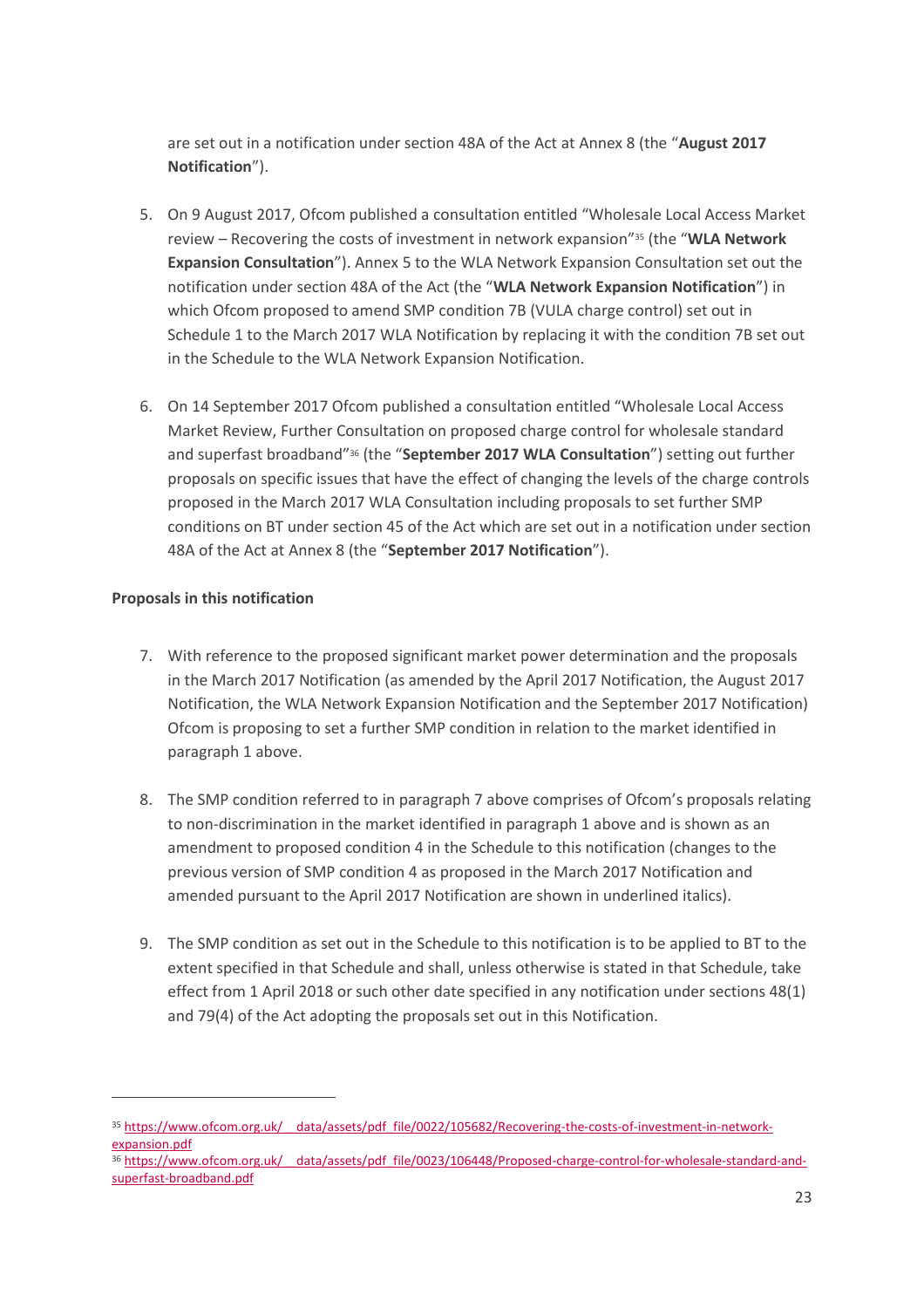#### **Ofcom's duties and legal tests**

- 10. The effect of, and Ofcom's reasons for making, the proposals in relation to SMP conditions referred to in this notification are set out in the consultation document accompanying this notification.
- 11. Ofcom considers that the proposed SMP conditions comply with the requirements of sections 45 to 47 and 87 of the Act, as appropriate and relevant to each such SMP condition.
- 12. In making the proposals referred to in this notification, Ofcom has considered and acted in accordance with its general duties set out in section 3 of the Act and the six Community requirements in section 4 of the Act. In accordance with section 4A of the Act, Ofcom has also taken due account of all applicable recommendations issued by the European Commission under Article 19(1) of the Framework Directive and the utmost account of any relevant opinion, recommendation, guidelines, advice or regulatory practice adopted by the Body of European Regulators for Electronic Communications (BEREC pursuant to Article 3(3) of Regulation (EC) No 1211/2009).

#### **Making representations**

- 13. Representations may be made to Ofcom about any of the proposals set out in this Notification and the accompanying consultation document by no later than 12 January 2018.
- 14. Copies of this notification and the accompanying consultation document will be sent to the Secretary of State in accordance with section 48C(1) of the Act.

#### **Interpretation**

- 15. For the purpose of interpreting this notification (which for the avoidance of doubt includes the Schedule):
	- a. except in so far as the context otherwise requires, words or expressions have the meaning assigned to them in paragraph 13 below, and otherwise any word or expression has the same meaning as it has in the Act;
	- b. headings and titles shall be disregarded;
	- c. expressions cognate with those referred to in this Notification shall be construed accordingly; and
	- d. the Interpretation Act 1978 shall apply as if this Notification were an Act of Parliament.
- 16. In this Notification: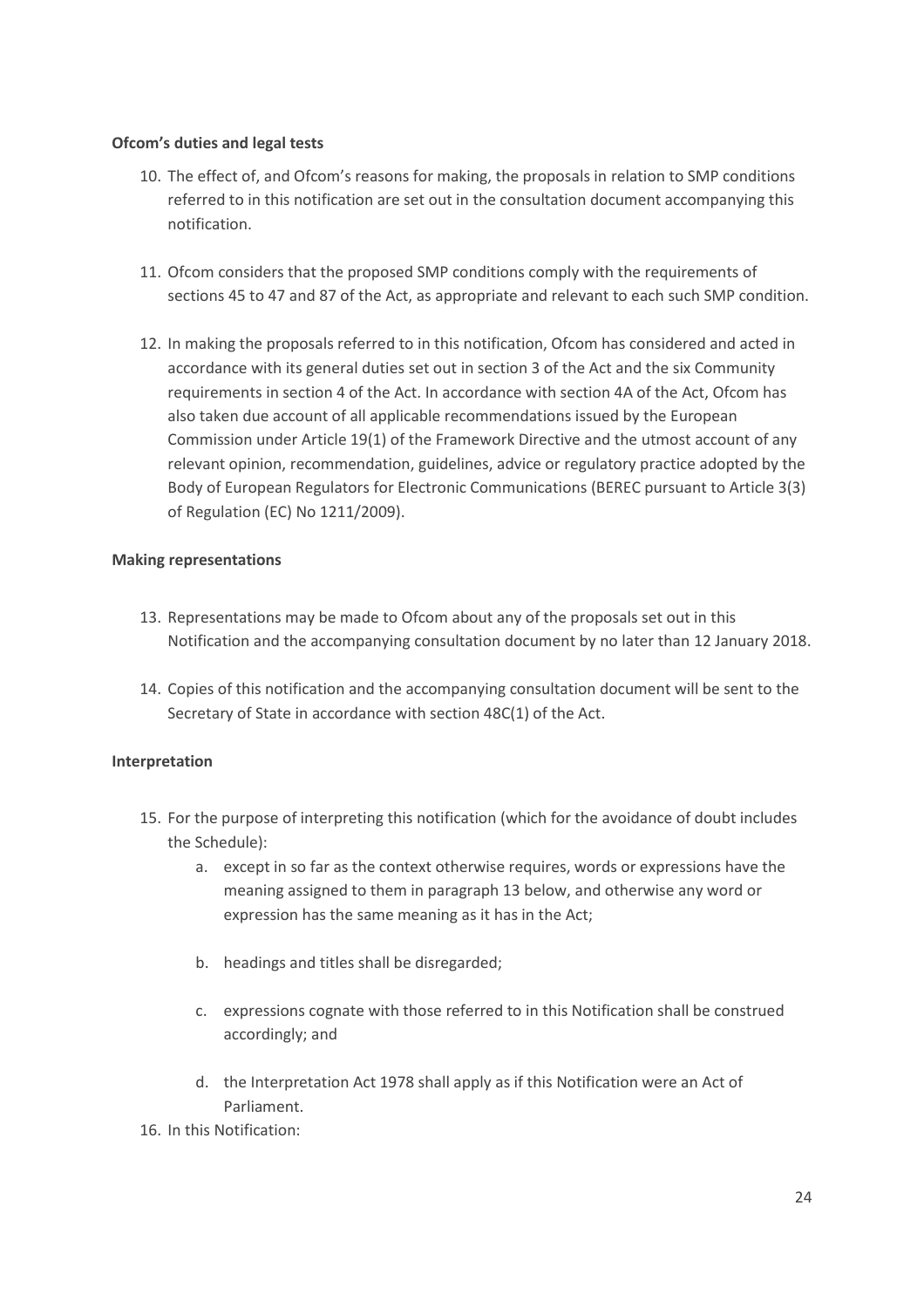- a. "**2017 WLA Consultation**" means the notification described in paragraph 1 above;
- b. "**Act**" means the Communications Act 2003 (2003 c. 21);
- c. "**April 2017 DPA Consultation**" means the consultation document described in paragraph 3 above;
- d. "**April 2017 Notification**" means the notification described in paragraph 3 above;
- e. **"August 2017 DPA Pricing Consultation**" means the consultation document described in paragraph 4 above;
- f. "**August 2017 Notification**" means the notification described in paragraph 4 above;
- g. "**BT**" means British Telecommunications plc, whose registered company number is 1800000, and any of its subsidiaries or holding companies, or any subsidiary of such holding companies, all as defined by section 1159 of the Companies Act 2006;
- h. **"Framework Directive"** means Directive 2002/21/EC of the European Parliament and of the Council of 7 March 2002 on a common regulatory framework for electronic communications networks and services, as amended;
- i. "**Hull Area**" means the area defined as the 'Licensed Area' in the licence granted on 30 November 1987 by the Secretary of State under section 7 of the Telecommunications Act 1984 to Kingston upon Hull City Council and Kingston Communication (Hull) plc, (now known as KCOM);
- j. "**March 2017 Notification**" means the notification described in paragraph 2 above;
- k. **"September 2017 WLA Consultation"** means the consultation document described in paragraph 6v above;
- l. **"September 2017 Notification**" means the notification described in paragraph 6 above;
- m. "**Ofcom**" means the Office of Communications as established pursuant to section 1(1) of the Office of Communications Act 2002 (2002 c. 11);
- n. "**United Kingdom**" has the meaning given to it in the Interpretation Act 1978 (1978 c. 30);
- o. "**WLA Network Expansion Consultation**" means the consultation document described in paragraph 5 above;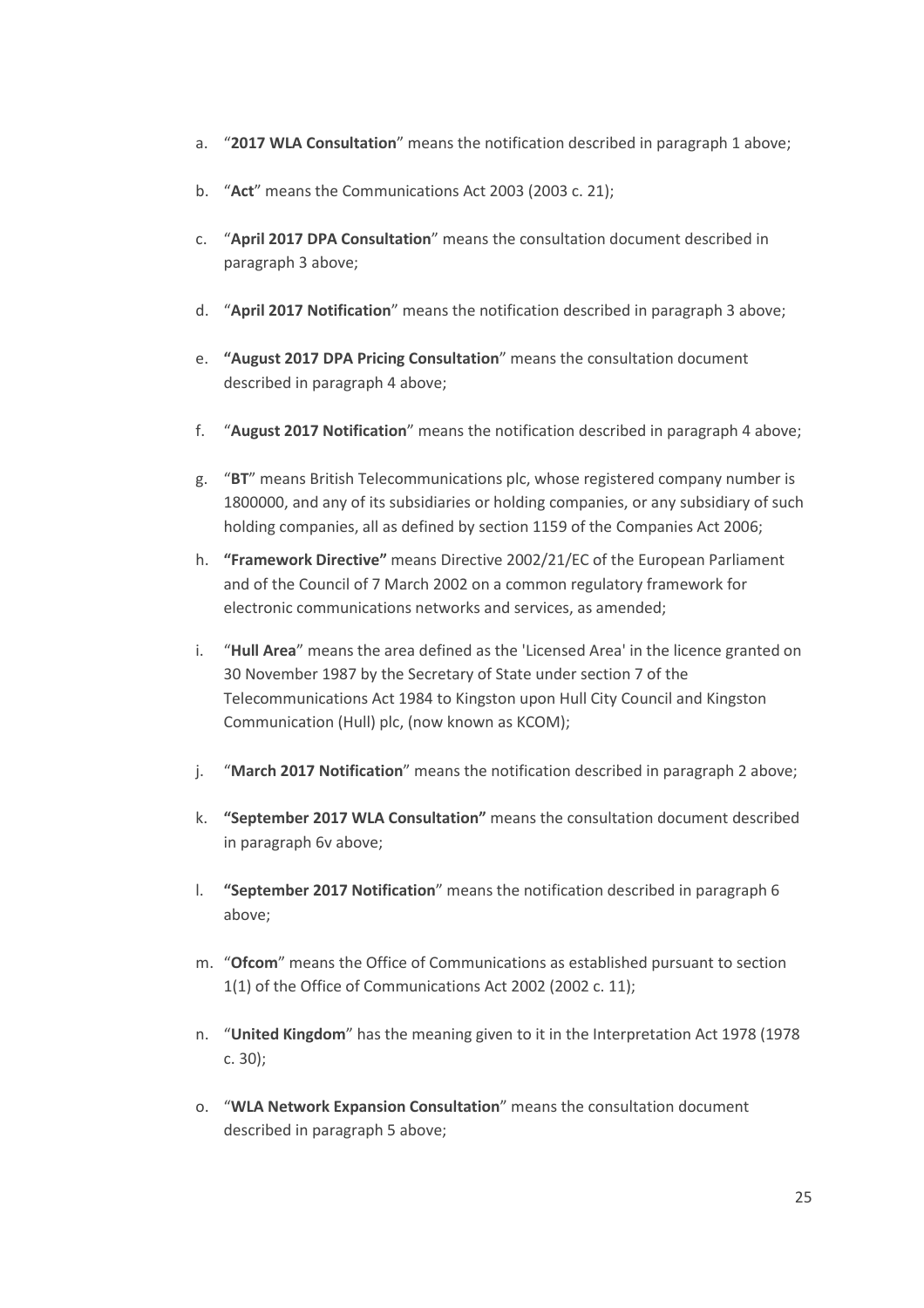- p. **WLA Network Expansion Notification**" means the notification described in paragraph 5 above.
- 21. The Schedule to this notification shall form part of this notification.

**Signed**

 $\sqrt{2\pi}$ 

Brian Potterill Competition Policy Director, Ofcom

**A person duly authorised in accordance with paragraph 18 of the Schedule to the Office of Communications Act 2002**

1 December 2017